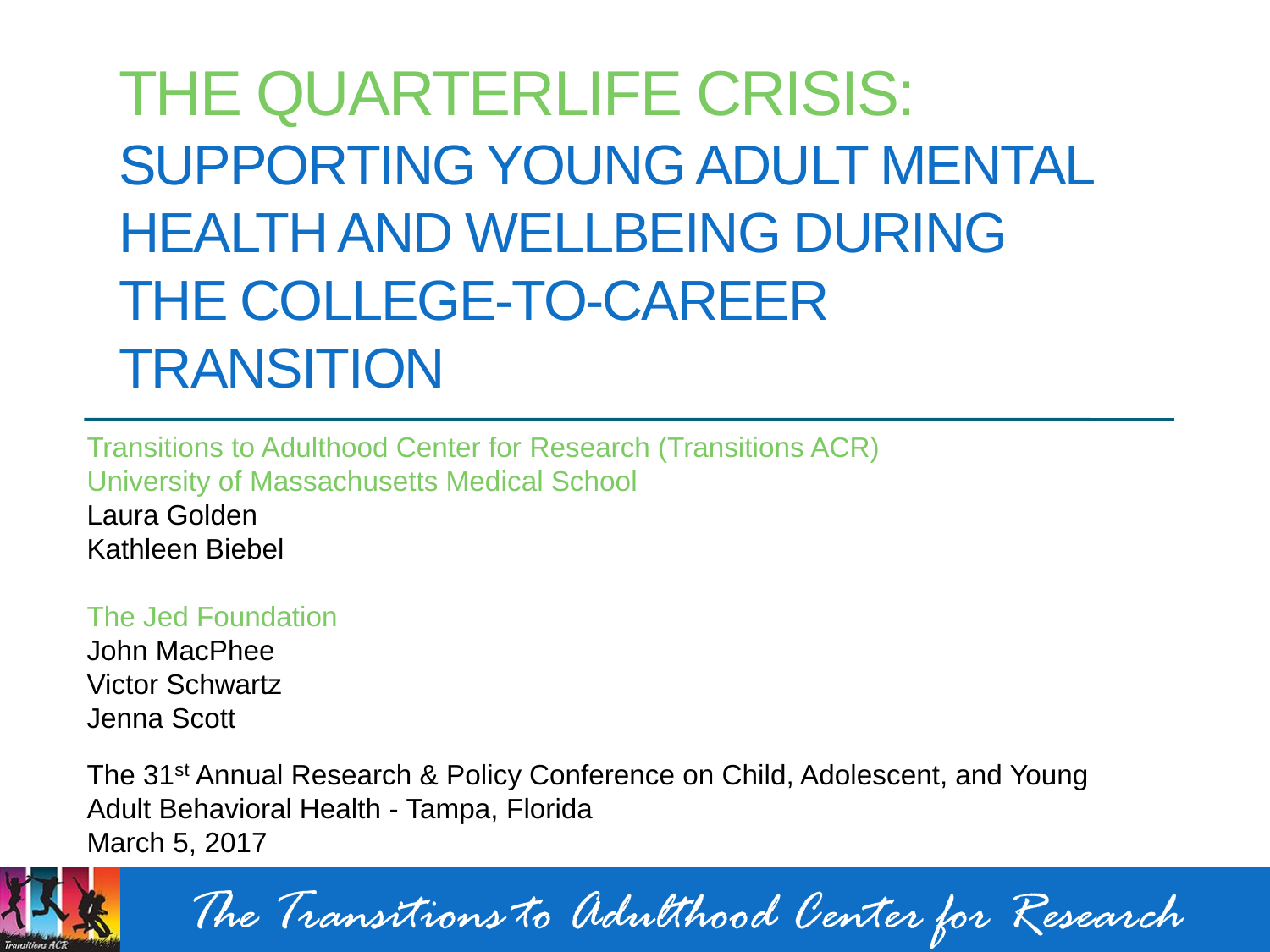## Acknowledgements

The mission of the Transitions to Adulthood Center for Research is to promote the full participation in socially valued roles of transition-age youth and young adults (ages 14-30) with serious mental health conditions. We use the tools of research and knowledge translation in partnership with this at risk population to achieve this mission.

Visit us at: **http://www.umassmed.edu/TransitionsACR**

*The contents of this presentation were developed in collaboration with The Jed Foundation and a grant from Takeda Pharmaceuticals – Promoting Mental Health in the Transition from College to the Workplace.*





*The Transitions to Adulthood Center for Research*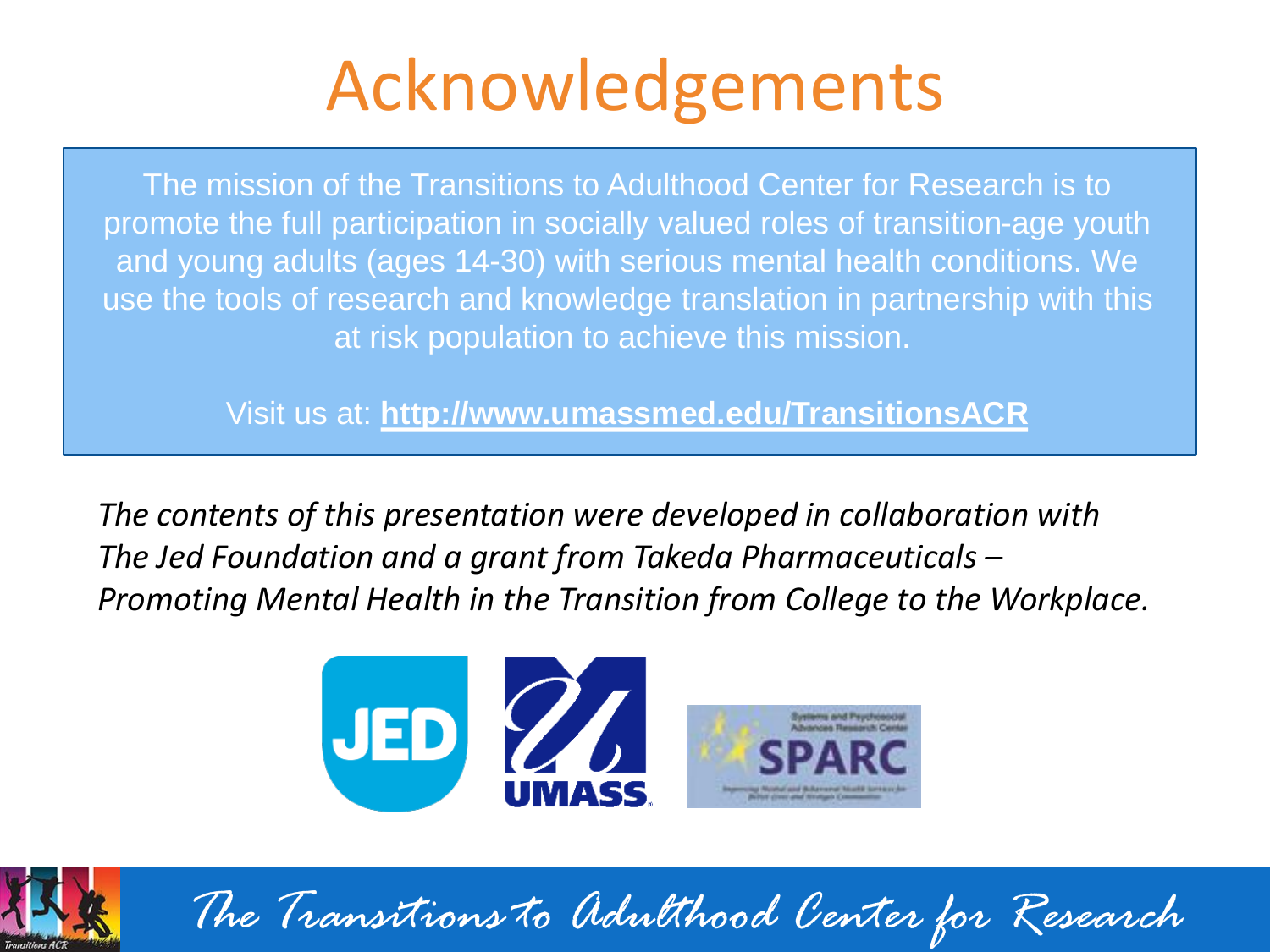## Our Objective

Gain a better understanding of the challenges college graduates face, including challenges to their emotional and mental health, as they transition to the workforce.



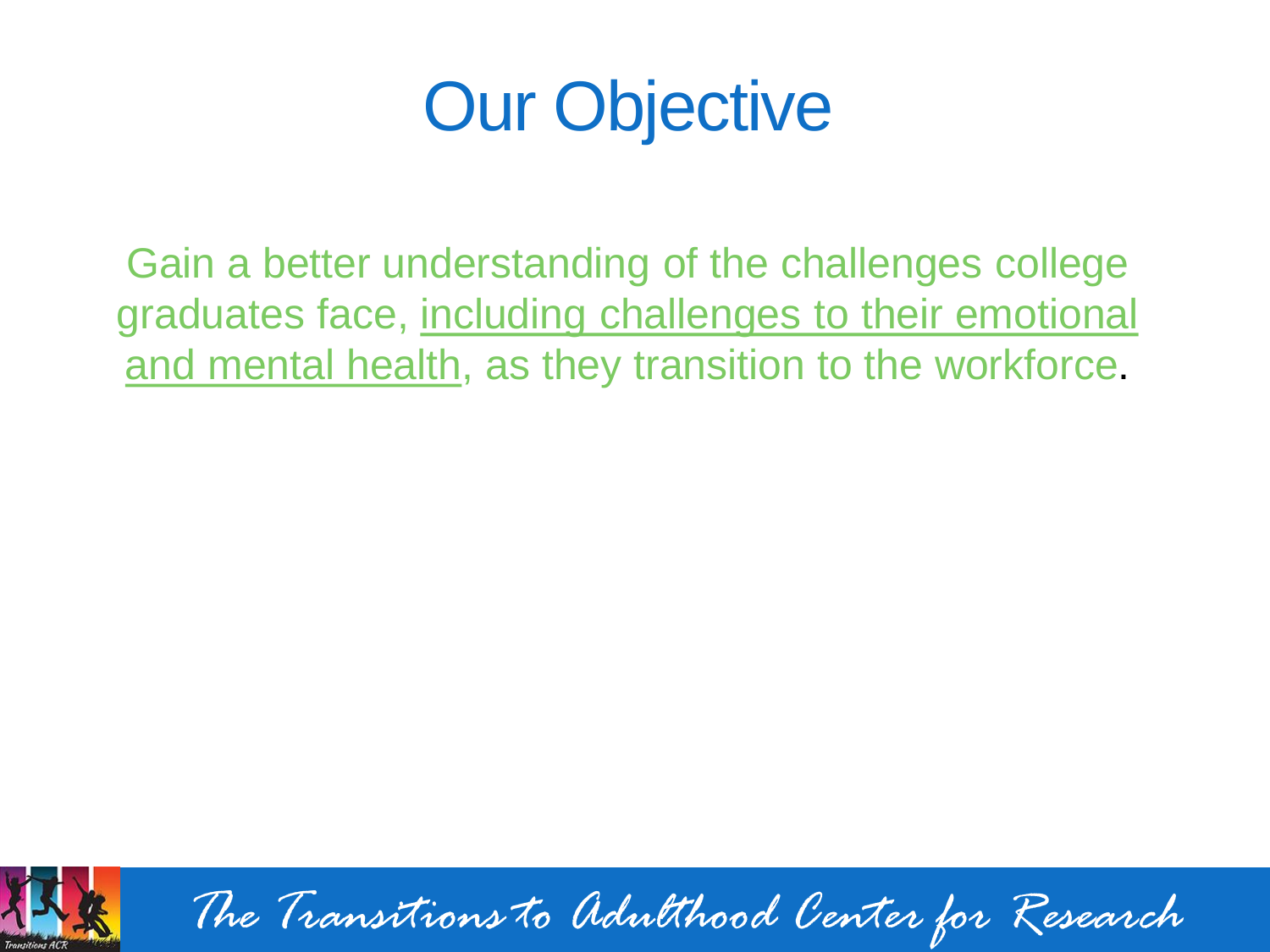## Why is this work important?

- Research on this topic is rare
- Expanded focus to include those with and without diagnoses
- College-to-career transition occurs during an age associated with mental health concerns
	- Young Americans (18-33 years old) experience the most stress of any generation and admit they are not managing it well.<sup>1</sup>
	- 50% of all lifetime cases of mental illness begin by age 14 and 75% by age 24.<sup>2</sup>
	- The % of adults seriously considering suicide is highest (7.4%) between ages 18 to 25. $^{\rm 3}$



*The Transitions to Adulthood Center for Research*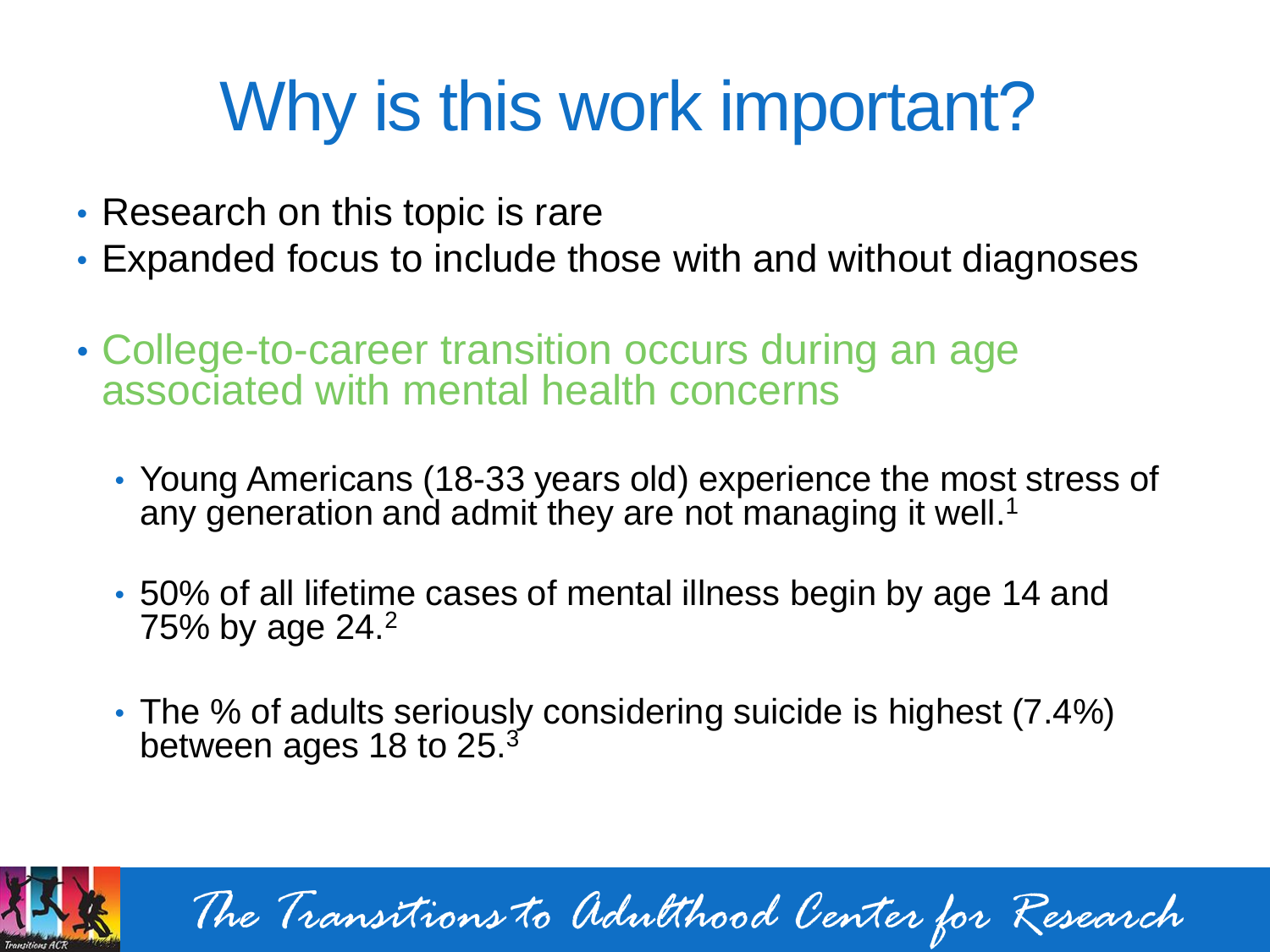



*The Transitions to Adulthood Center for Research*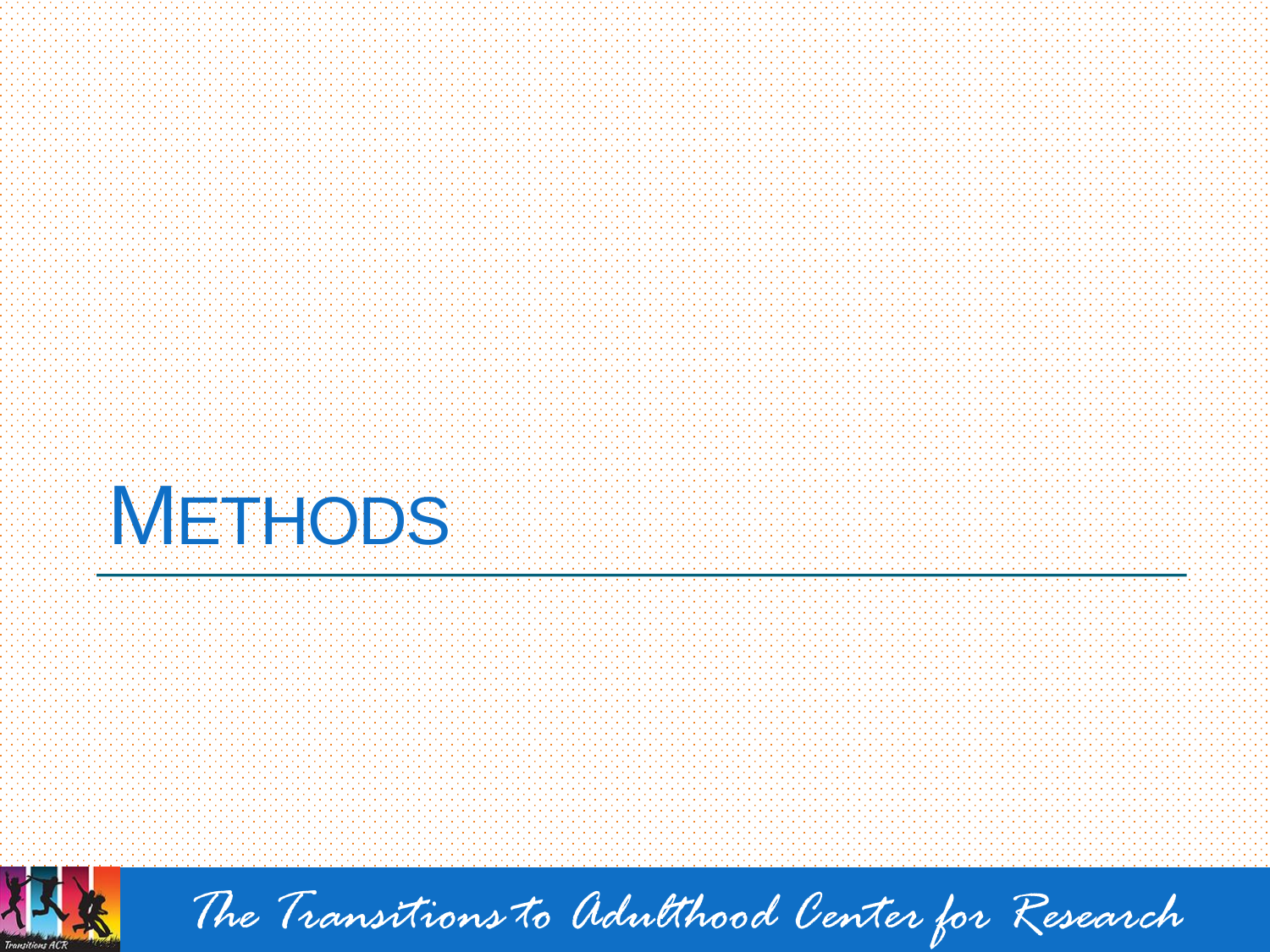## Methods – National Survey

- National telephone survey approx. 20 minutes long
- Informed by literature review
- Conducted by Harris Poll
- Sought information related to:
	- Specific challenges young adults experienced during the college-to-career transition
	- Existing strategies to support young adults and their emotional health



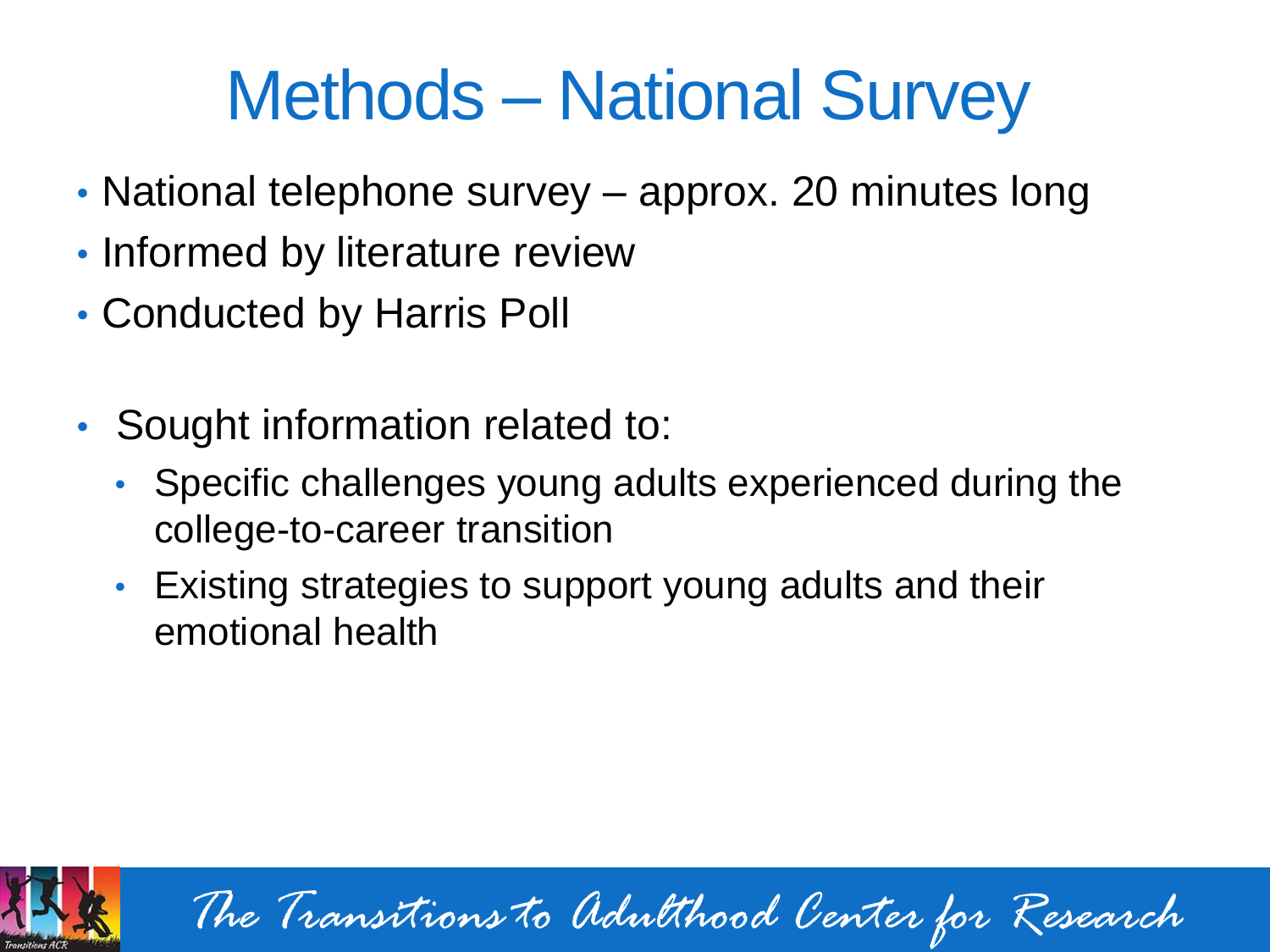## Methods – National Survey

- 1,929 interviews across 3 groups (April-July 2017)
	- College seniors
	- Recent college graduates
	- Employers of recent graduates
- Respondents were selected from among those who have agreed to participate in Harris Poll surveys – limitation in representation



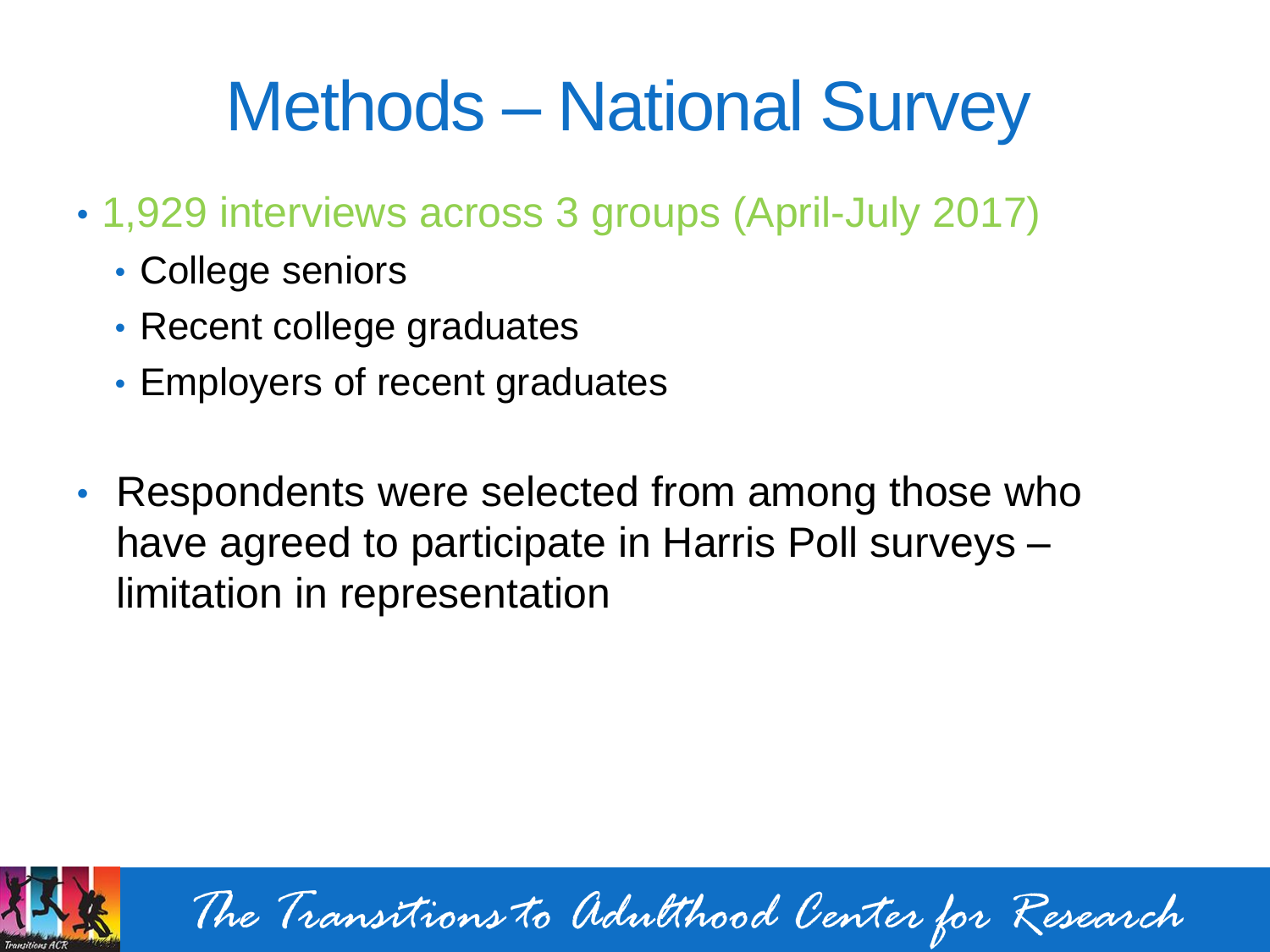## Examples of Questions

#### College Seniors

- How would you describe your senior year of college?
	- (lengthy list of adjectives to choose from)

#### Recent Graduates

- Rate level of agreement: "I had the support and resources I needed to help me deal with the transition out of college"
	- (multiple choices: strongly agree, somewhat agree, somewhat disagree, strongly disagree)

#### **Employers**

- How well do you feel your company trains new hires?
	- (multiple choices: not at all well, not very well, somewhat well, very well)



*The Transitions to Adulthood Center for Research*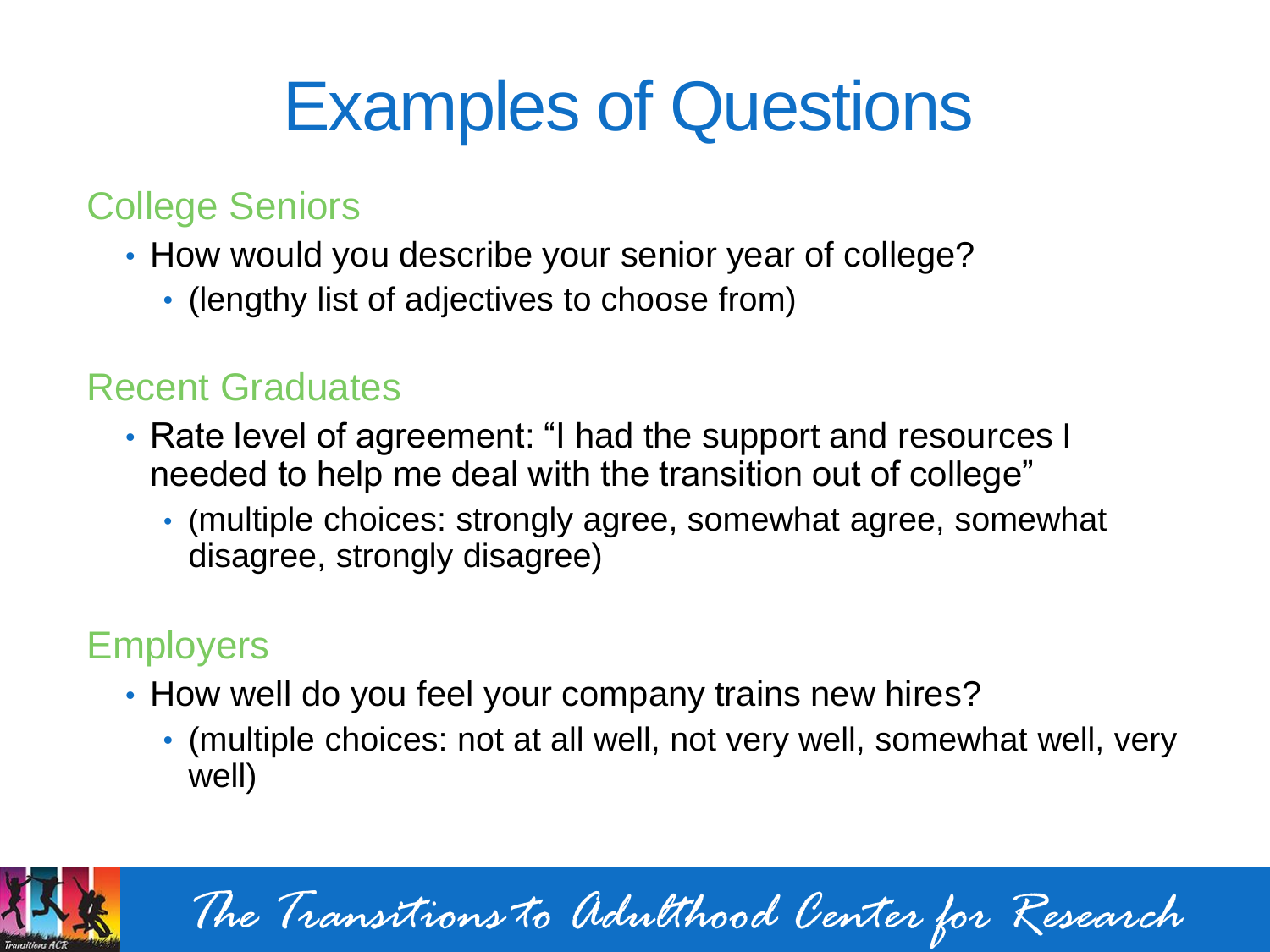# PARTICIPANT DEMOGRAPHICS



*The Transitions to Adulthood Center for Research*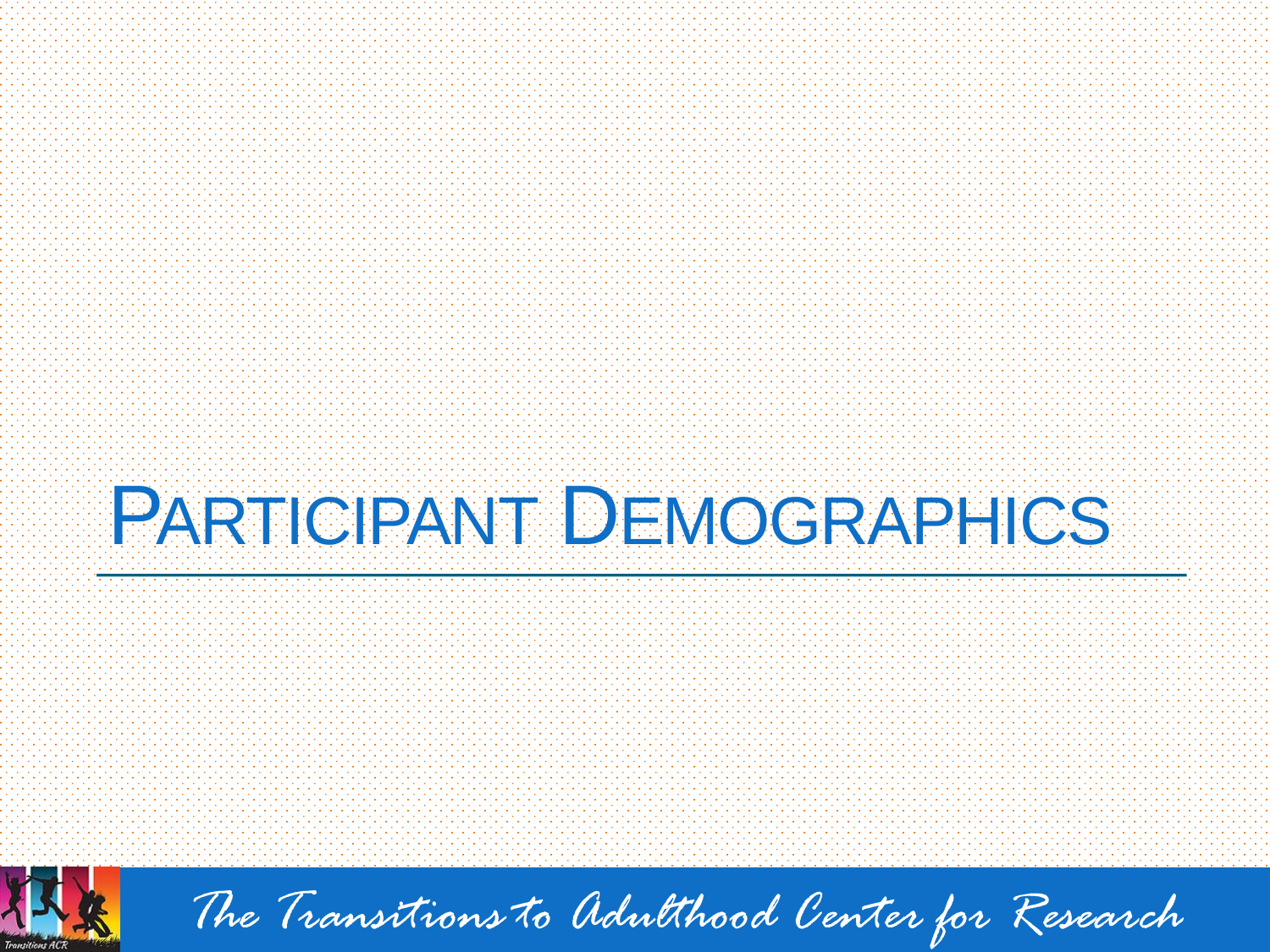## College seniors (n=421)

#### Eligibility Requirements:

- US resident
- Age 20-26
- Currently in their final year at a 2 or 4 year college in the U.S.
- Attend all/most classes in person

#### Respondent Demographics:

| <b>Gender</b> |       |  |
|---------------|-------|--|
| Male          | 55%   |  |
| Female        | 45%   |  |
| Transgender   | $1\%$ |  |

| <b>Race/Ethnicity</b>         |     |  |
|-------------------------------|-----|--|
| White                         | 54% |  |
| Hispanic/Latino               | 19% |  |
| <b>Black/African American</b> | 13% |  |
| Asian/Pacific Islander        | 8%  |  |
| Other/declined to answer      | 6%  |  |

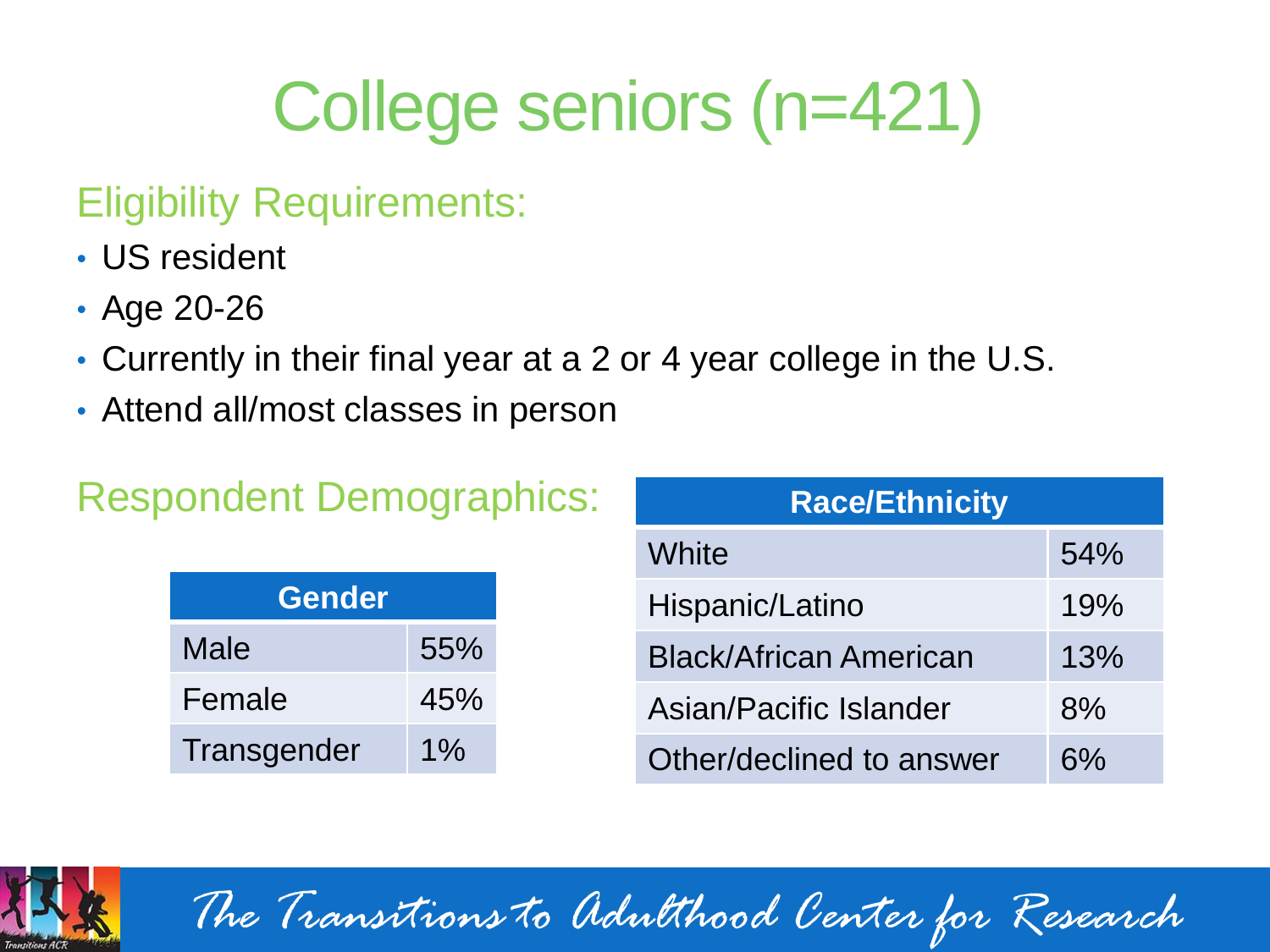## Recent college graduates (n=1,008)

#### Eligibility Requirements:

- US resident
- Age 19-27
- Graduated from a 2 or 4 year college between 2013 and 2016
- Currently employed or have been employed since graduation

#### Participant Demographics:

| <b>Gender</b>             |       |  |
|---------------------------|-------|--|
| Male                      | 43%   |  |
| Female                    | 57%   |  |
| Transgender               | $1\%$ |  |
| Another gender not listed | $1\%$ |  |

| <b>Race/Ethnicity</b>         |     |  |
|-------------------------------|-----|--|
| White                         | 69% |  |
| <b>Hispanic</b>               | 11% |  |
| <b>Black/African American</b> | 8%  |  |
| Asian/Pacific Islander        | 7%  |  |
| Other/declined to answer      | 5%  |  |

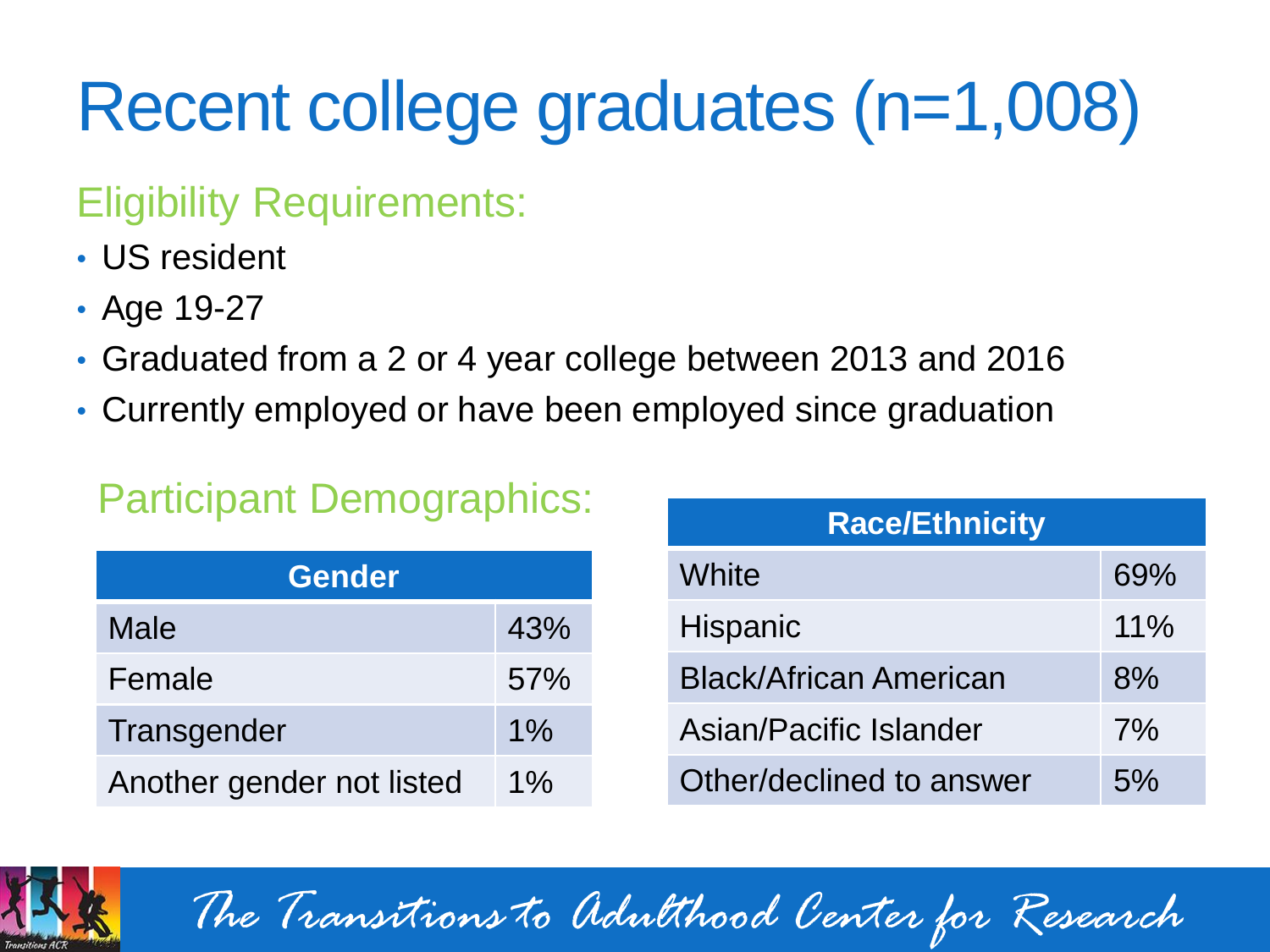## Mental Health Diagnoses



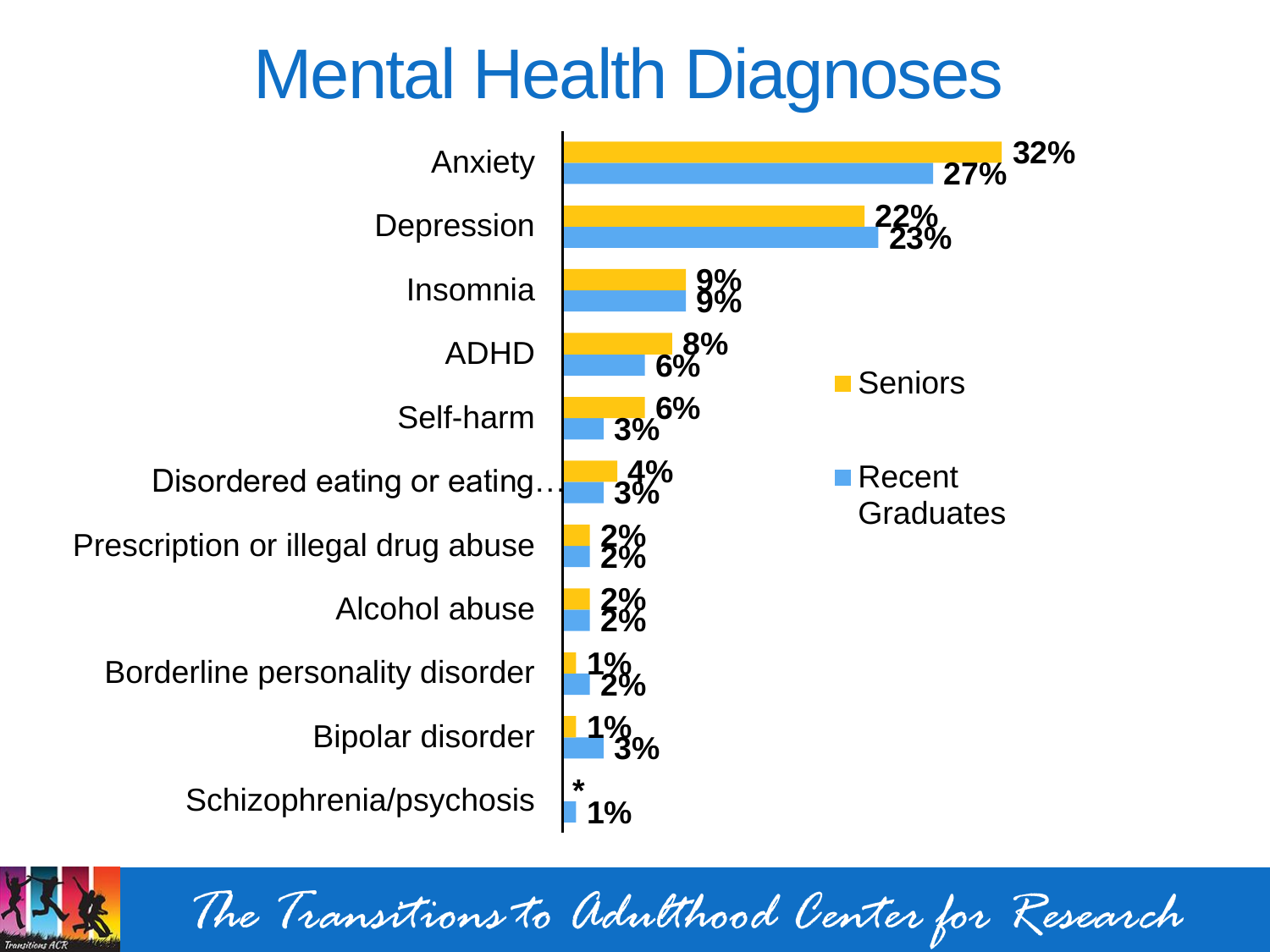## Employers (n=500)

#### Eligibility Requirements:

- US resident
- Age 18+
- Employed full or part time
- Manage at least 1 employee who graduated from a 2 or 4 year college and has been working for 0-4 years
- Respondent Demographics:
	- Mean age: 42 years old
	- 56% Male, 44% Female
	- 75% White, 12% Hispanic

#### **Industry**

| Professional services,<br>(e.g., legal, engineering) | 21%   |
|------------------------------------------------------|-------|
| Service industries (e.g.,<br>retail, hospitality)    | 19%   |
| Manufacturing                                        | 13%   |
| Healthcare                                           | 10%   |
| Transportation,<br>communications, utilities         | 7%    |
| Education                                            | 7%    |
| Agriculture, mining or<br>construction               | $6\%$ |
| Some other type of<br>business                       | 16%   |

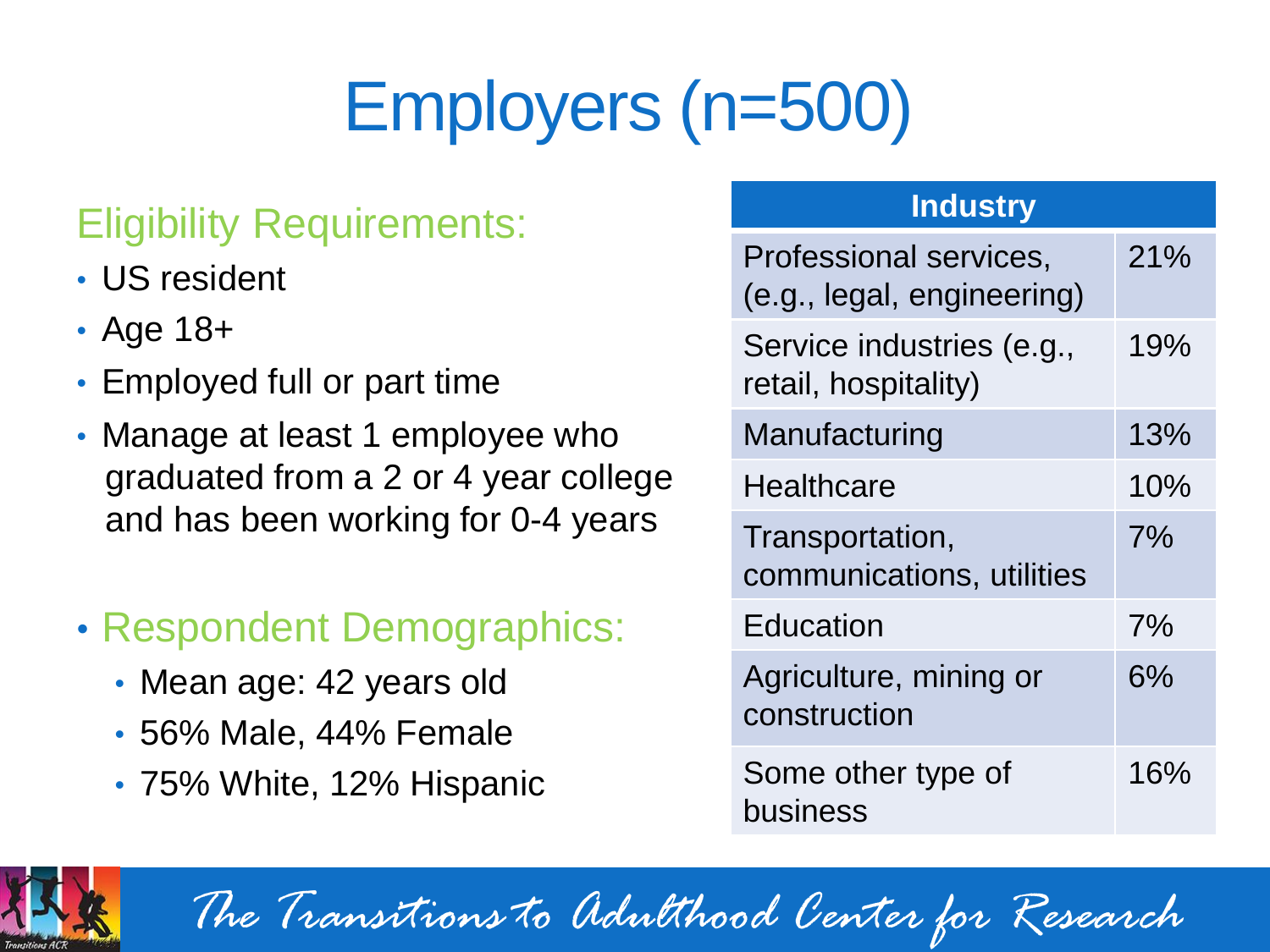# **FINDINGS:** EMOTIONAL WELBEING DURING THE COLLEGE-TO-CAREER TRANSITION



*The Transitions to Adulthood Center for Research*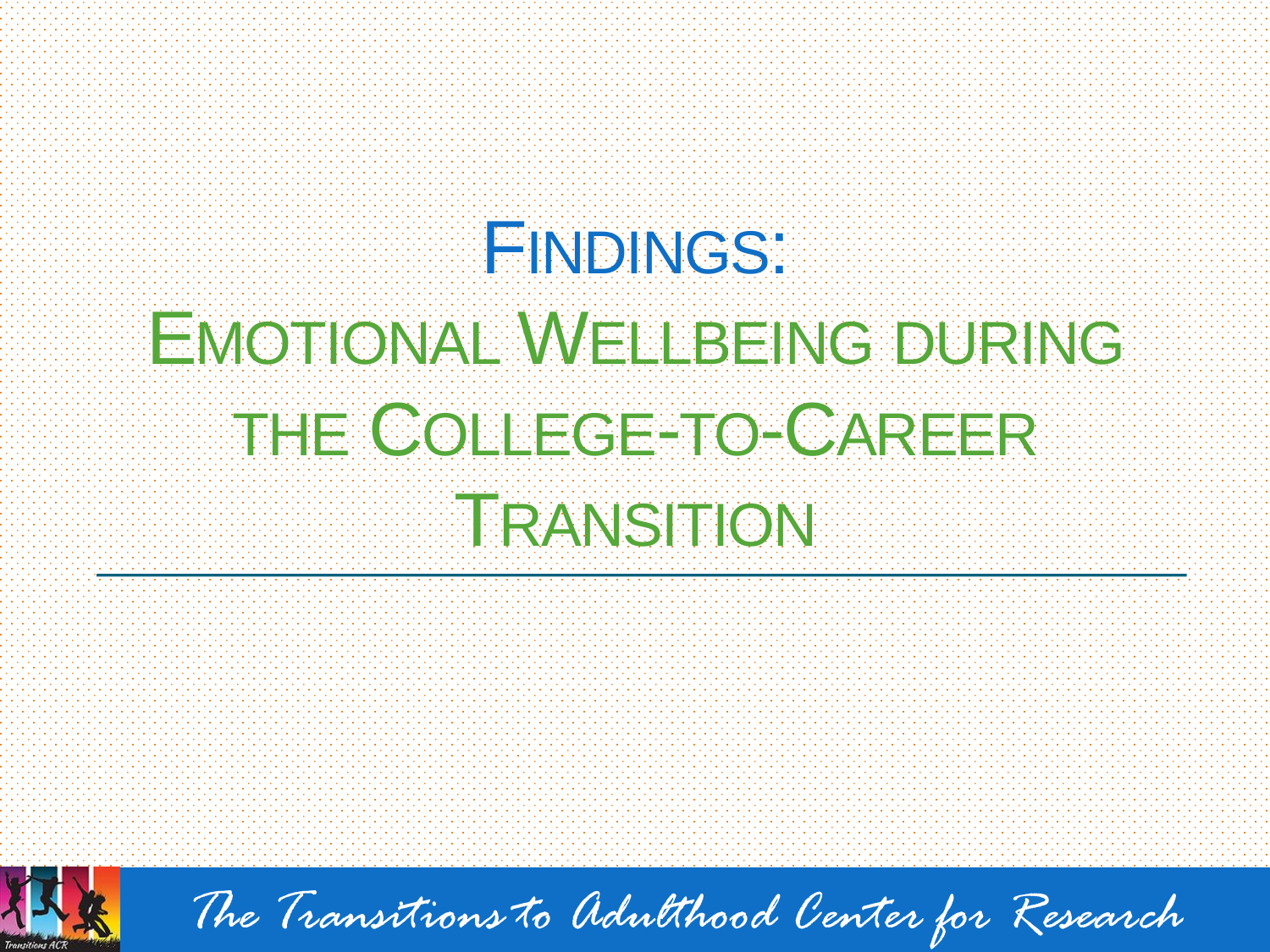### College seniors are ambitious and confident!

- The majority of seniors know what they want to do after graduation, and they are generally confident they will succeed.
- Almost 3 in 4 trust in their ability to make any big decisions related to their career



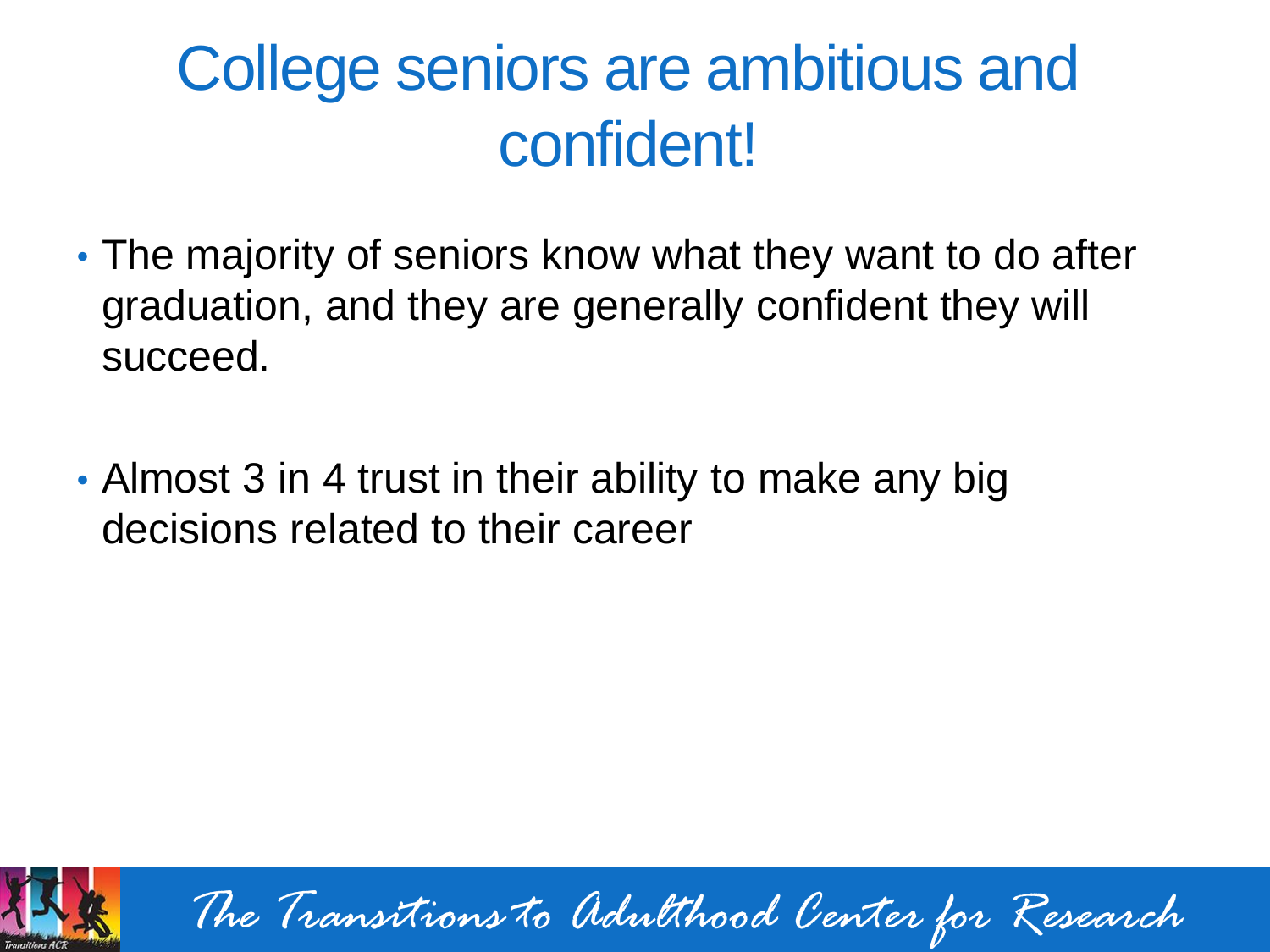### Nearly all seniors stressed during final year

- Nearly 4 in 10 seniors describe their final year of college as very stressful.
- Over 70% of seniors report stress over how much is **unknown** about the next few **years**

#### **STRESS OF FINAL YEAR OF COLLEGE**



- **Nery Stressful**
- Somewhat Stressful
- **Not Very Stressful**
- Not at all Stressful

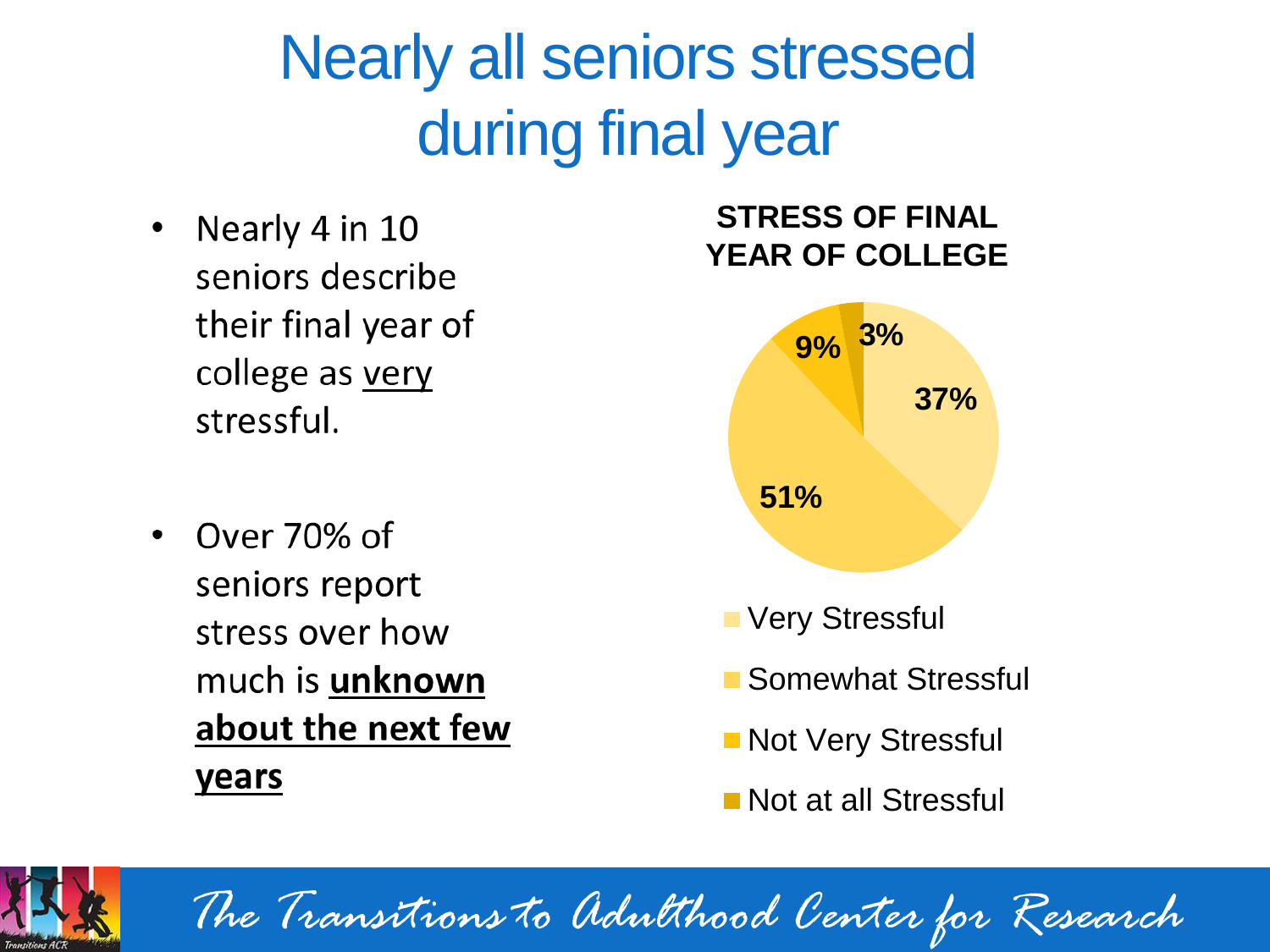### Young adults (college seniors and grads) feel pressure to succeed

**"I feel pressure to succeed in the professional word."**

**87% of young adults**







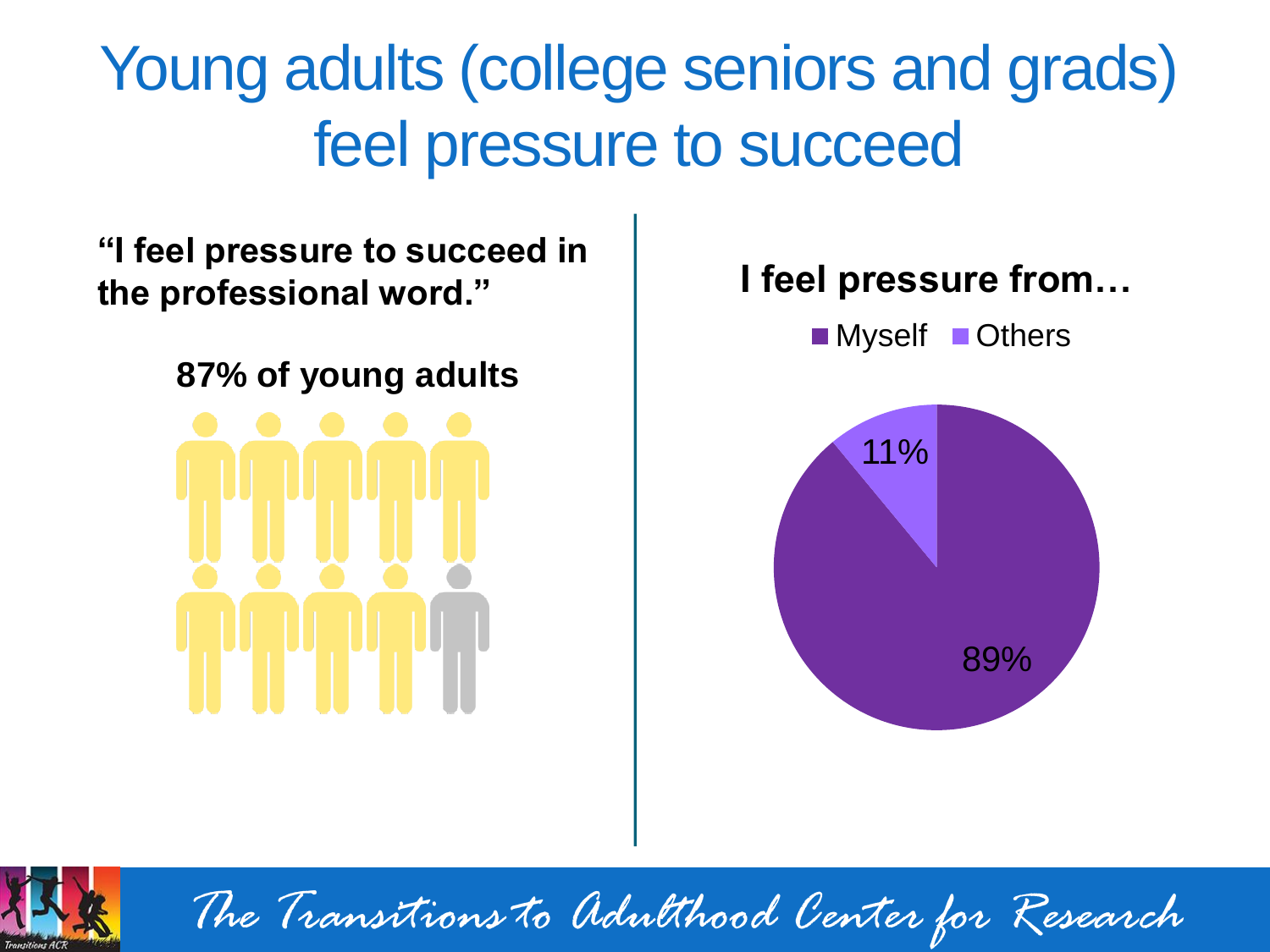## Financial Stress of Young Adults



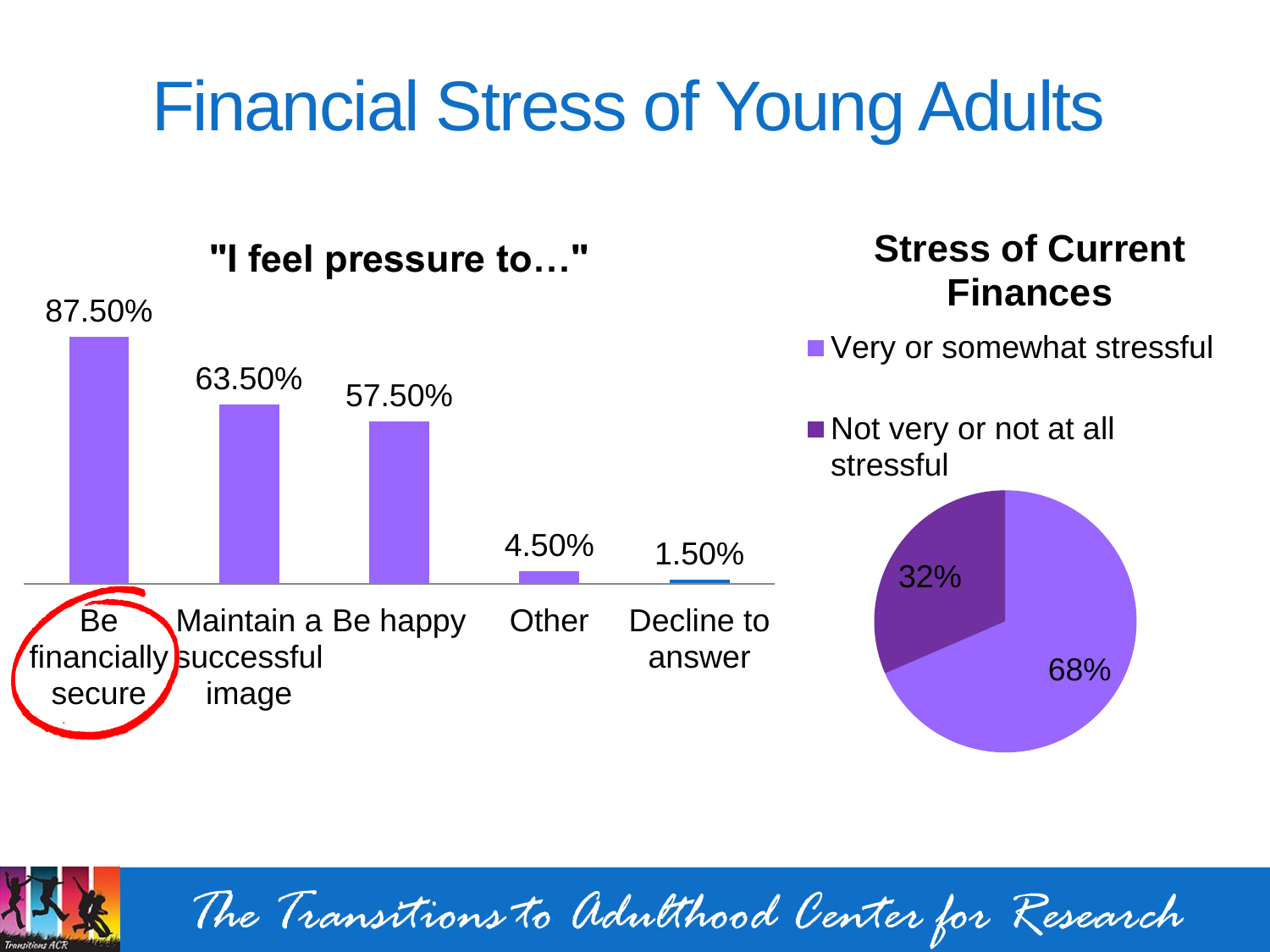### Recent grads are relatively satisfied with their jobs

- Recent grads relatively high level of satisfaction with most aspects of their job
	- relationship with their boss
	- workplace culture
	- job security
	- work-life balance
- Over 8 in 10 recent grads feel:
	- proud to tell people what they do
	- they are gaining valuable skills for the future



*The Transitions to Adulthood Center for Research*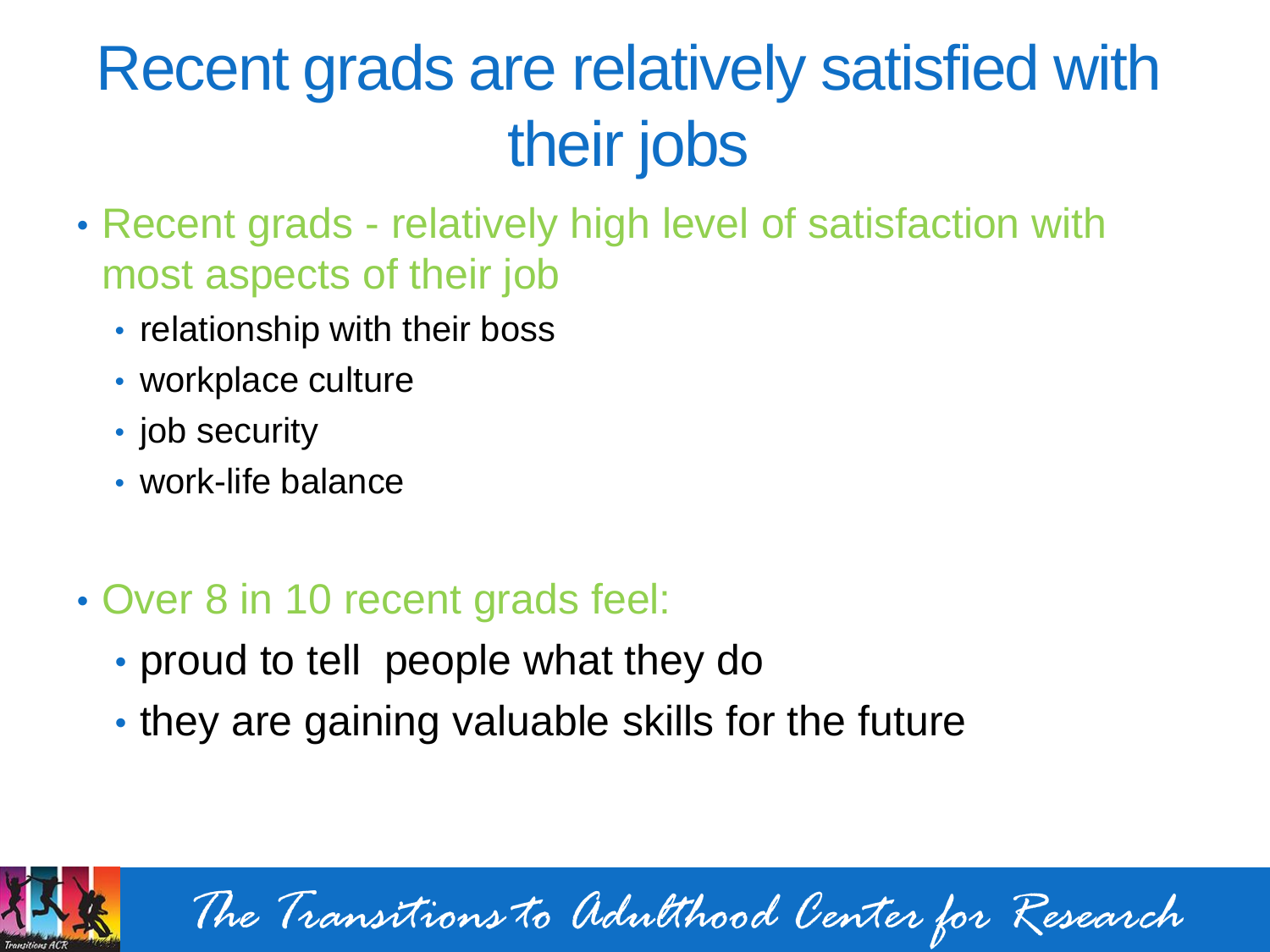## Expectation Gaps

#### • At the same time, >50% say their job right now does not match up with their long-term goals

"My current job is not what I expected to be doing postgraduation."



"I have been frustrated by the lack of advancement in my first few years in the workplace."





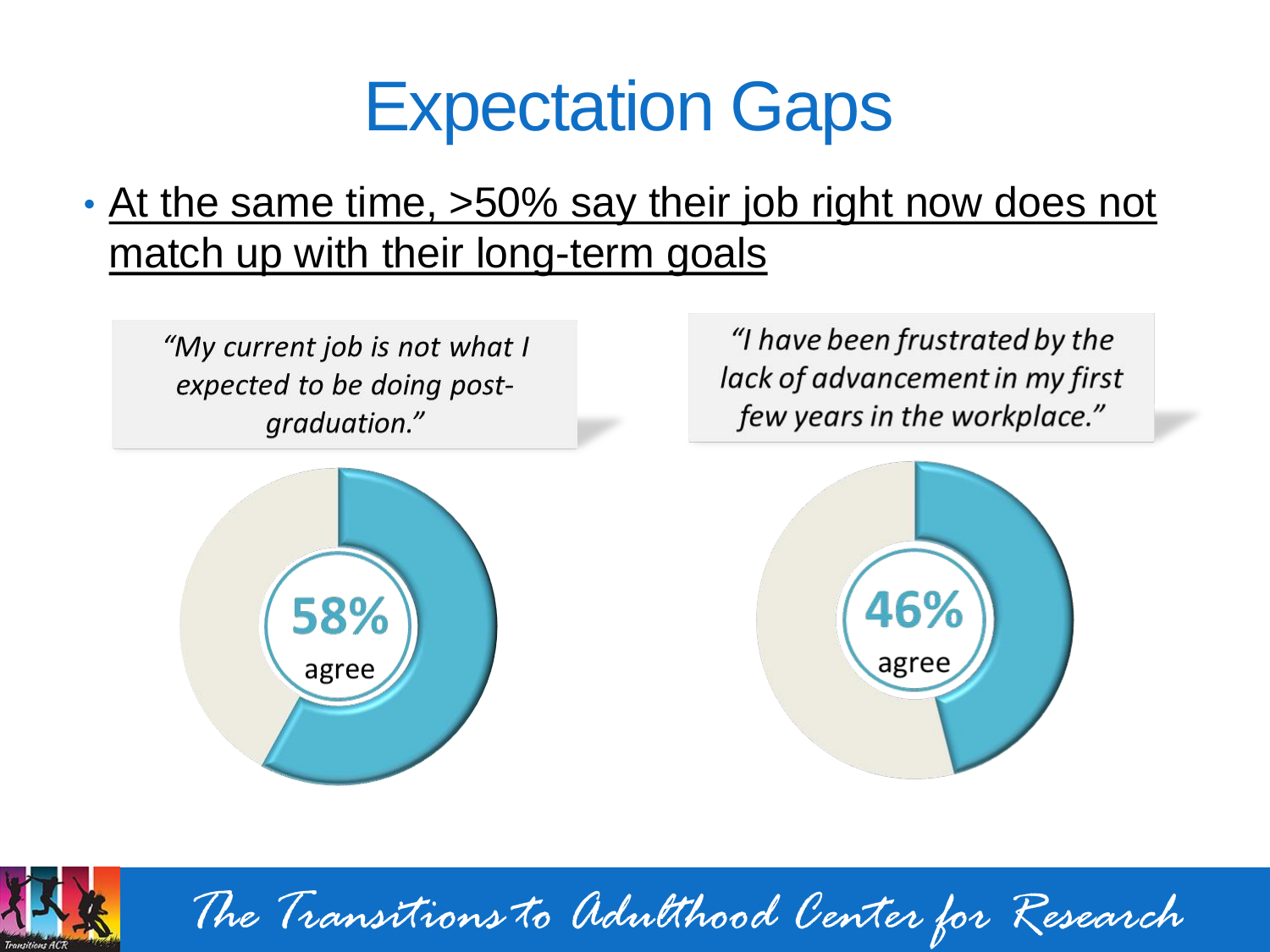### Recent grads wish they had more support with transition

"I had the support and resources I needed to help me deal with the transition out of college."

"I wish I had more help preparing to transition to the workforce after college"



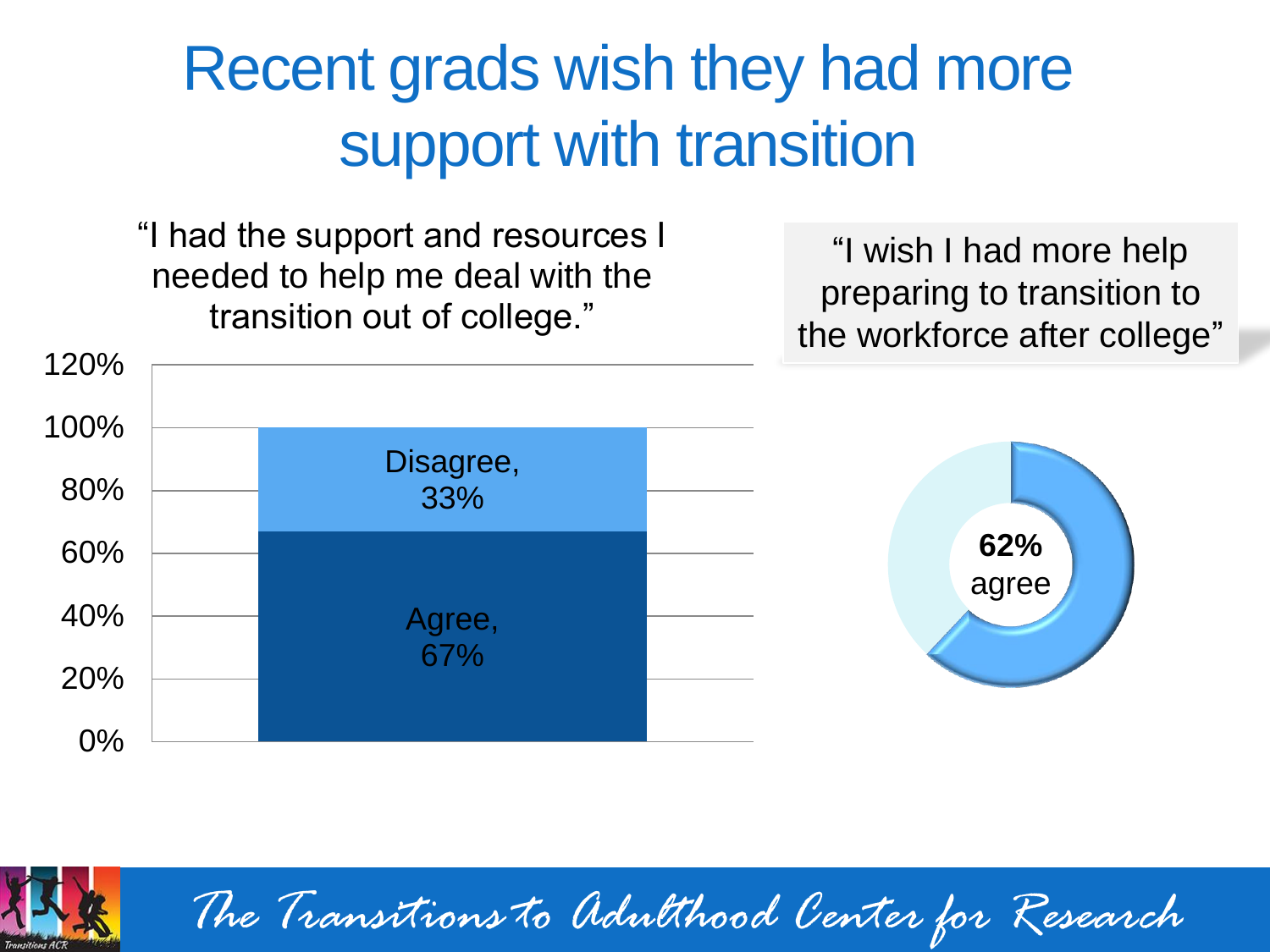# **FINDINGS:** PREPARATION FOR THE COLLEGE-TO-CAREER TRANSITION



*The Transitions to Adulthood Center for Research*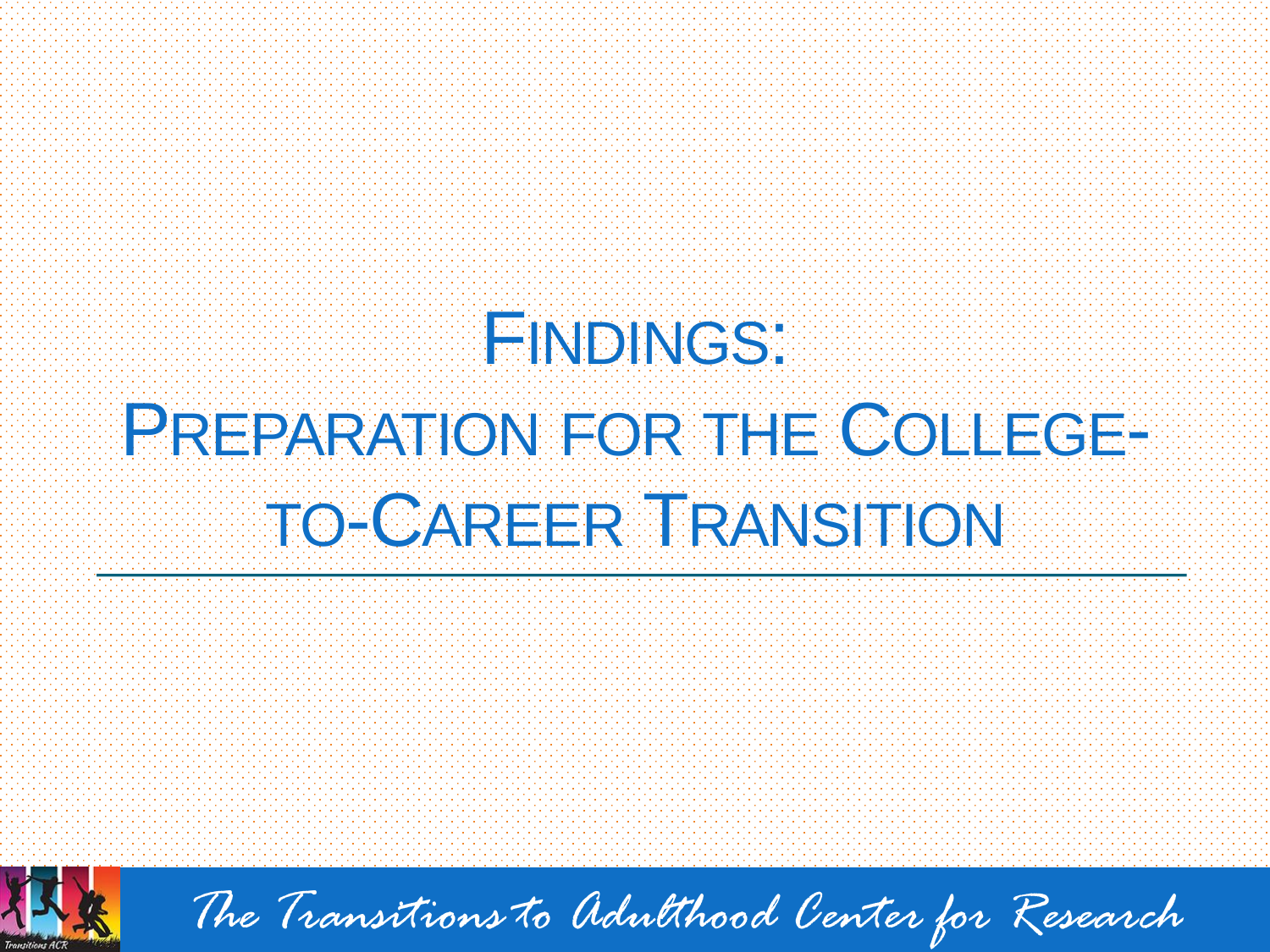#### Variety of Services Available at College, Though Not Many Young Adults Take Advantage



- Most common reasons for not utilizing services were:
	- Lack of time
	- Thinking one doesn't need help

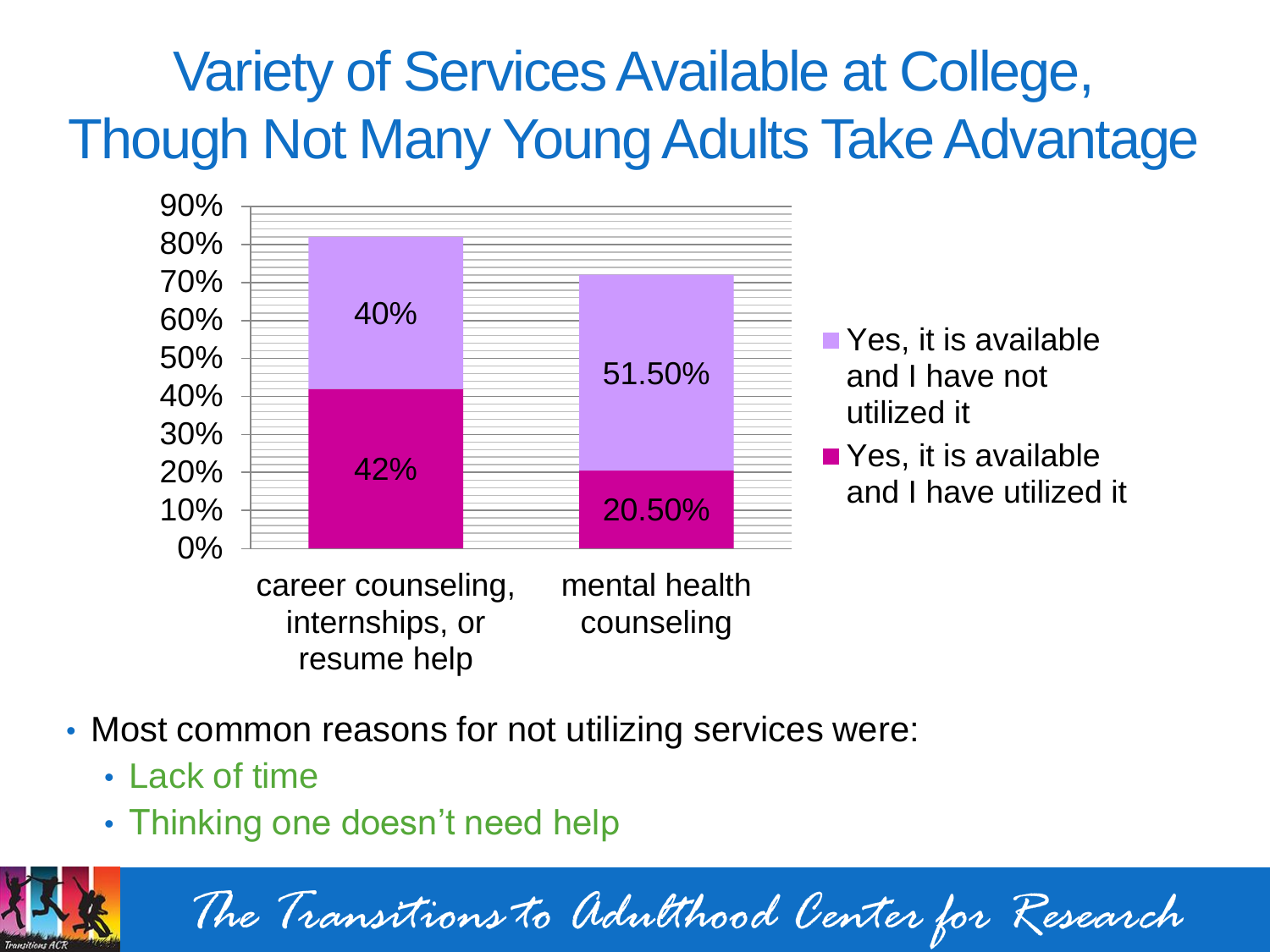### Preparation for Transition out of College

|                | <b>Action Taken</b>                                            | Young<br><b>Adults</b> |
|----------------|----------------------------------------------------------------|------------------------|
| 1 <sub>1</sub> | Talked with my<br>family                                       | 66%                    |
| $2_{\cdot}$    | Talked with peers<br>and/or friends                            | 62.5%                  |
| 3.             | Talked with my<br>professors and/or<br>professional<br>mentors | 48%                    |
|                |                                                                |                        |
| 10             | Talked with a mental<br>health professional                    | 15%                    |

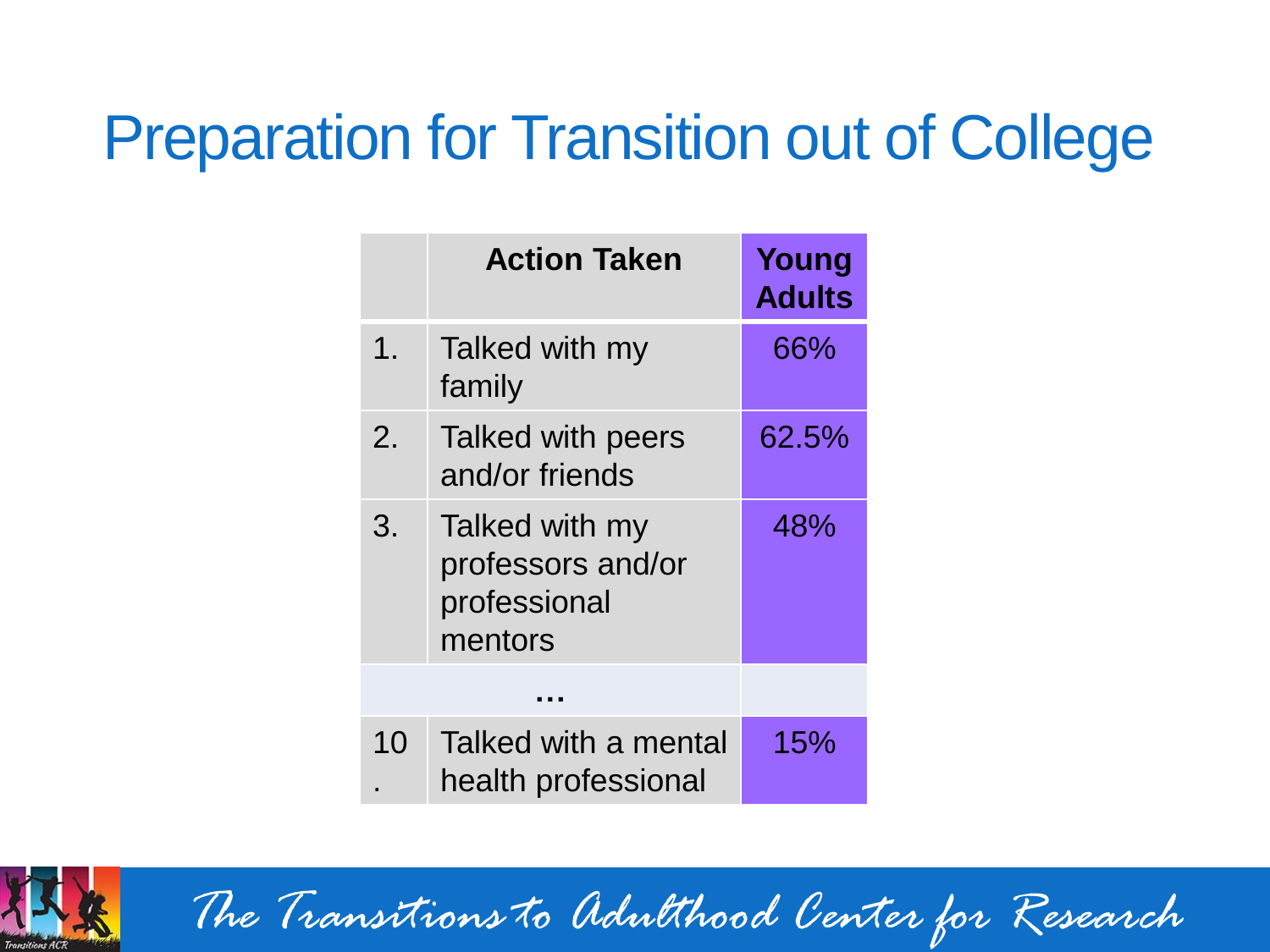### Preparation for College Graduation (among those with a diagnosed mental health condition)

Set up a plan for continuing care

Planned for a work enivornment that is supportive of my health needs

> Planned for a career path that is conducive to my health needs

Planned how to disclose my mental health condition to future employers

None of these



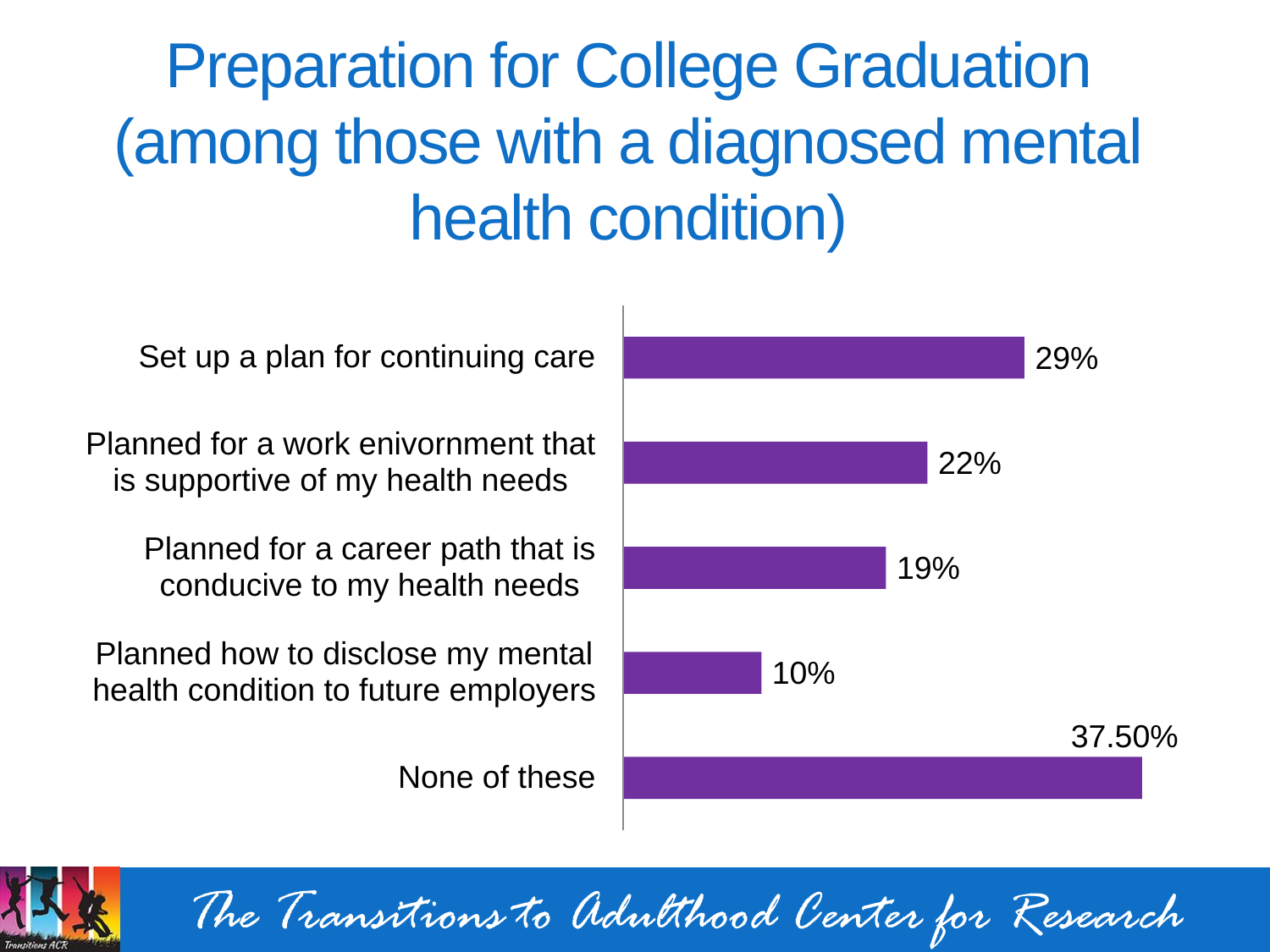### Perceived Top Job Concerns of Young **Adults**

|                  | <b>Seniors</b>                                                                    | <b>Recent Grads</b>                                                                   | <b>Employers</b>                                       |
|------------------|-----------------------------------------------------------------------------------|---------------------------------------------------------------------------------------|--------------------------------------------------------|
| 1 <sub>1</sub>   | Making Enough<br>Money<br>71% (27%)                                               | <b>Making Enough</b><br>Money<br>69% (31%)                                            | <b>Time Management</b><br>56% (14%)                    |
| $\overline{2}$ . | <b>Creating Work/Life</b><br><b>Balance</b><br>$\Delta^{\mathbb{A}}$<br>69% (13%) | <b>Creating Work/Life</b><br><b>Balance</b><br>$\Delta \hat{I}^{\Delta}$<br>61% (16%) | Understanding<br>Employer<br>Expectations<br>55% (13%) |
| 3.               | <b>Meeting Employer</b><br>Expectations<br>61% (12%)                              | Decrease in Physical<br>Activity<br>56% (13%)                                         | Creating Work/Life<br><b>Balance</b><br>ᡌ<br>53% (12%) |
|                  |                                                                                   |                                                                                       |                                                        |

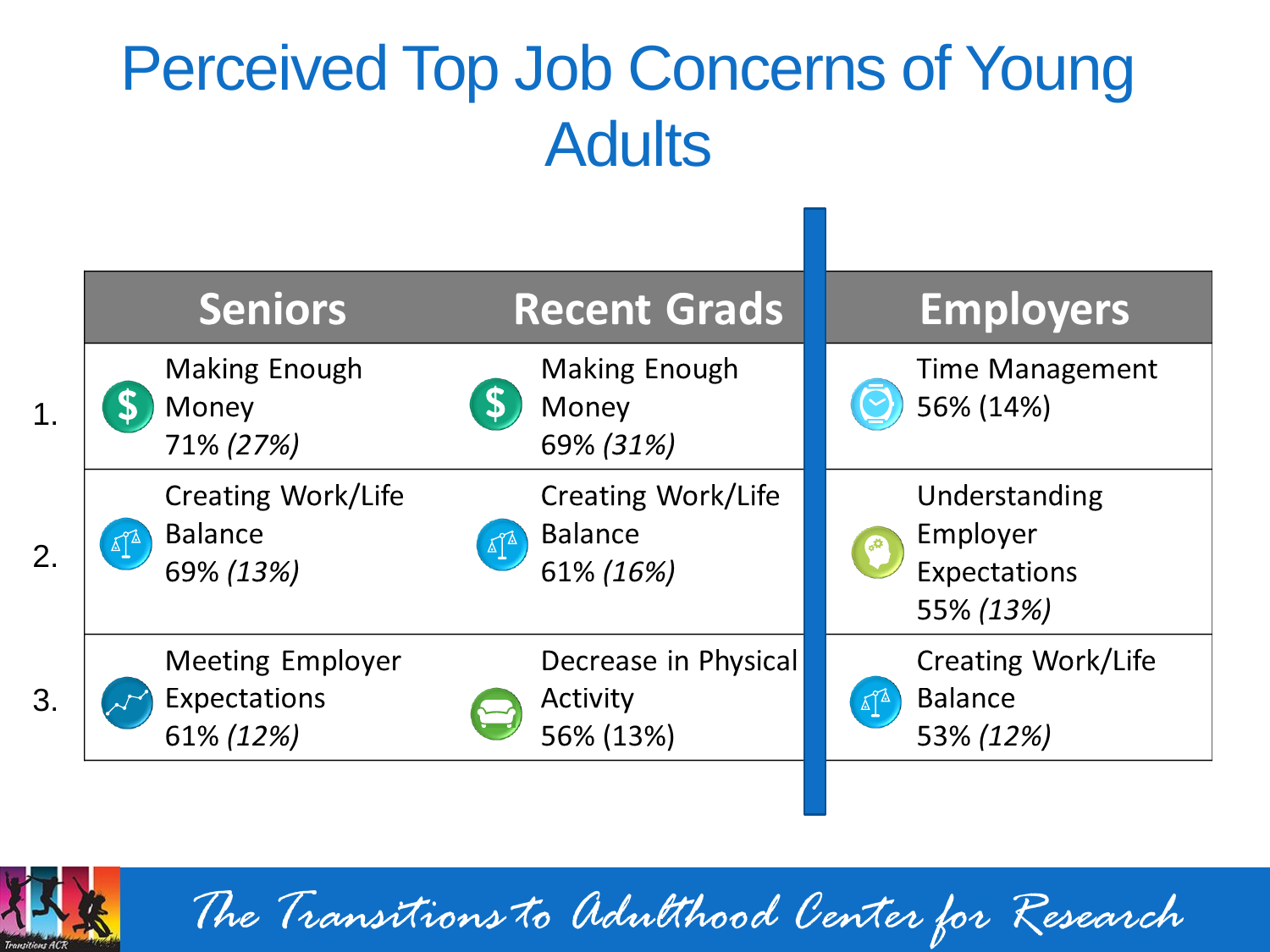



*The Transitions to Adulthood Center for Research*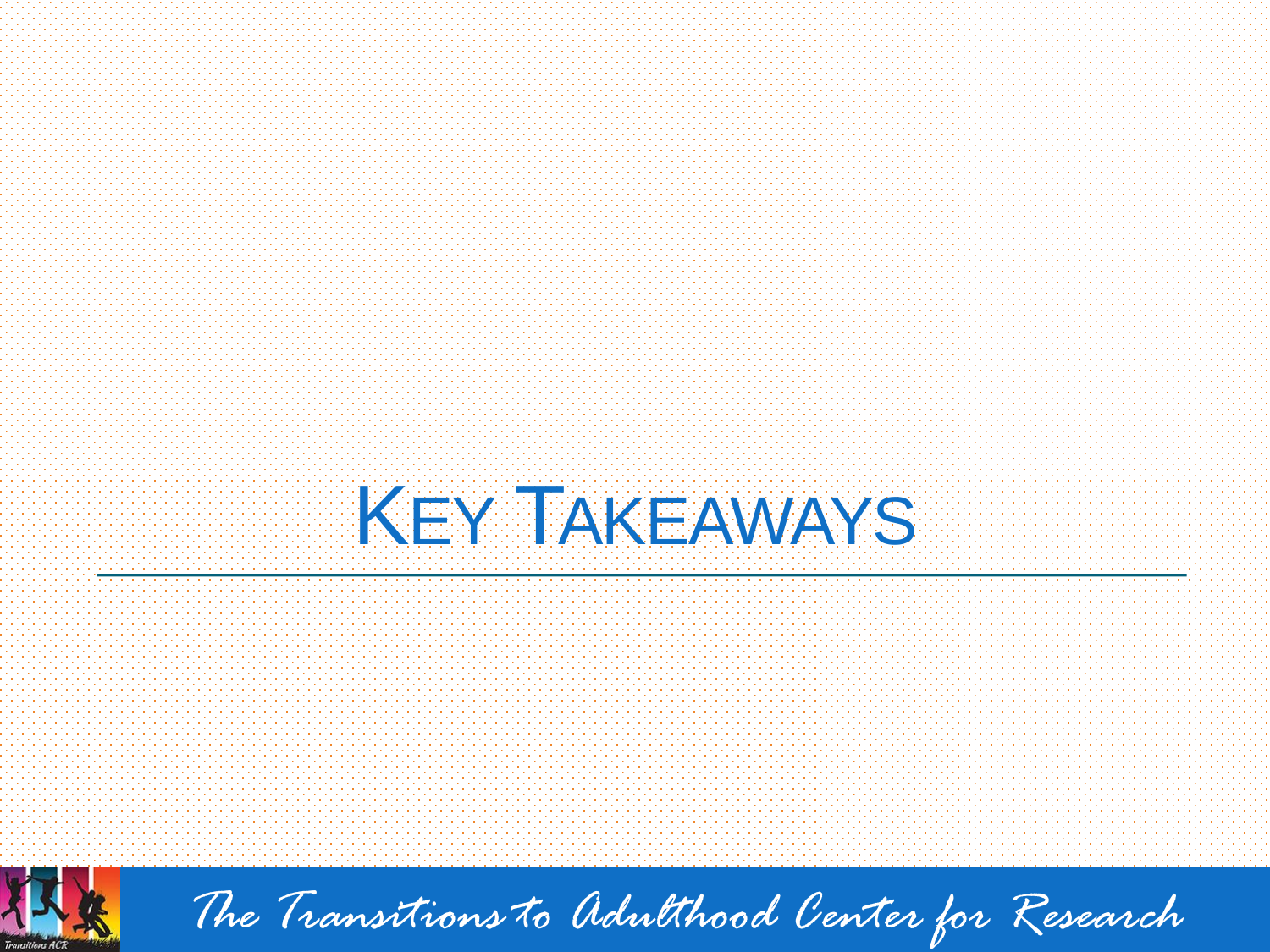## For Young Adults

- Take advantage of services offered by school and work, *including mental health services*!
- Plan early for the college-to-career transition
- Set ambitious yet realistic career goals
- Learn about state of finances & student loans before graduation – strategize to avoid \$\$ stress
- Add self-care to the list of to-do's! Don't only focus on achieving post-graduation benchmarks (e.g., getting a job, living independently)



*The Transitions to Adulthood Center for Research*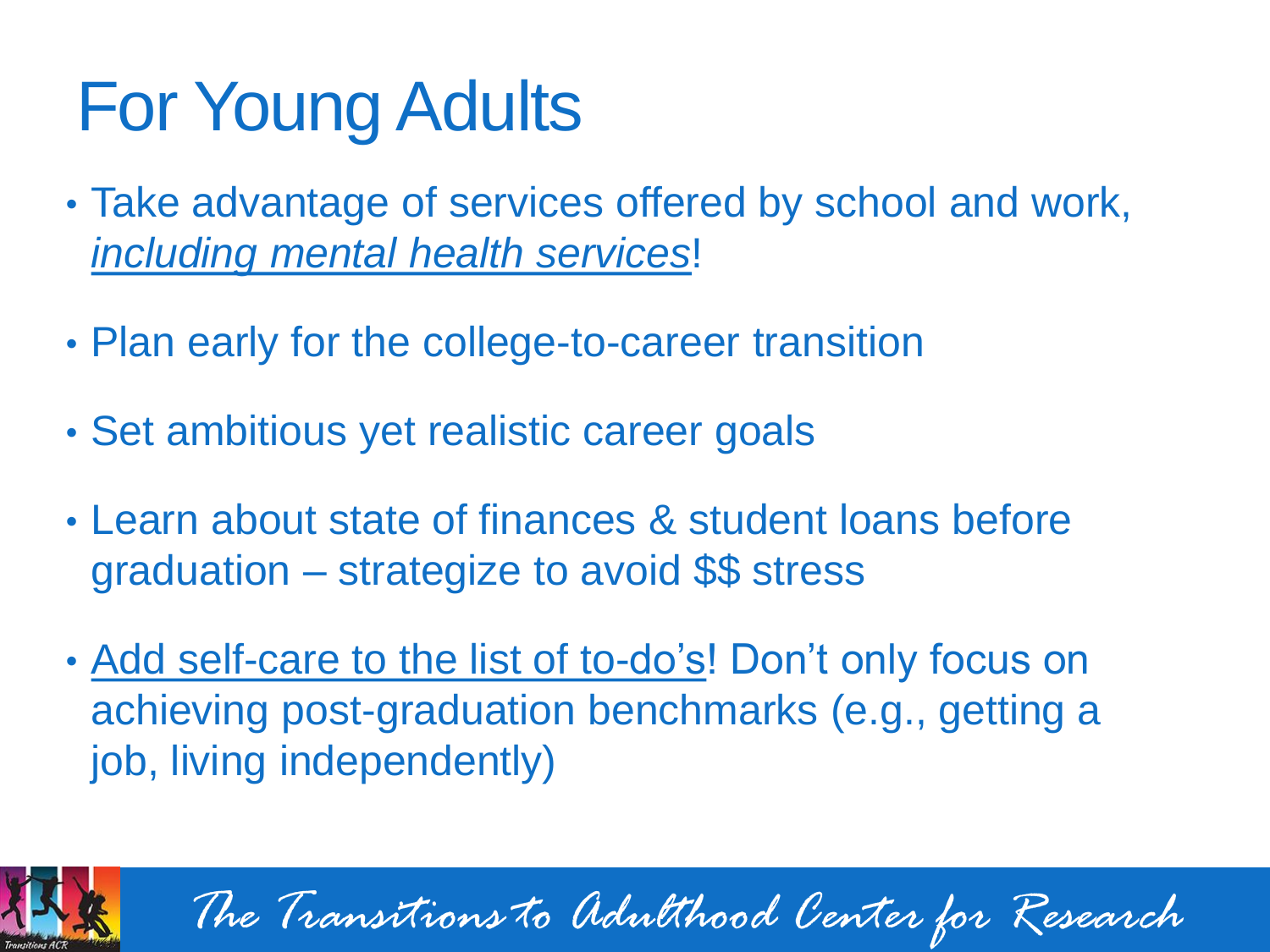## For Young Adult Supporters

#### **Work with young adults to…**

- 1. Set realistic & practical expectations for post-grad life
- 2. Create game plans for maintaining emotional health
	- in particular a transitional treatment plan for young adults with mental health conditions
- 3. Tap into a variety of support services available to cultivate a comprehensive support system (college counseling, employee benefits, etc.)
- 4. Increase financial literacy/access financial resources, and recognize the affect of \$ issues on mental health



*The Transitions to Adulthood Center for Research*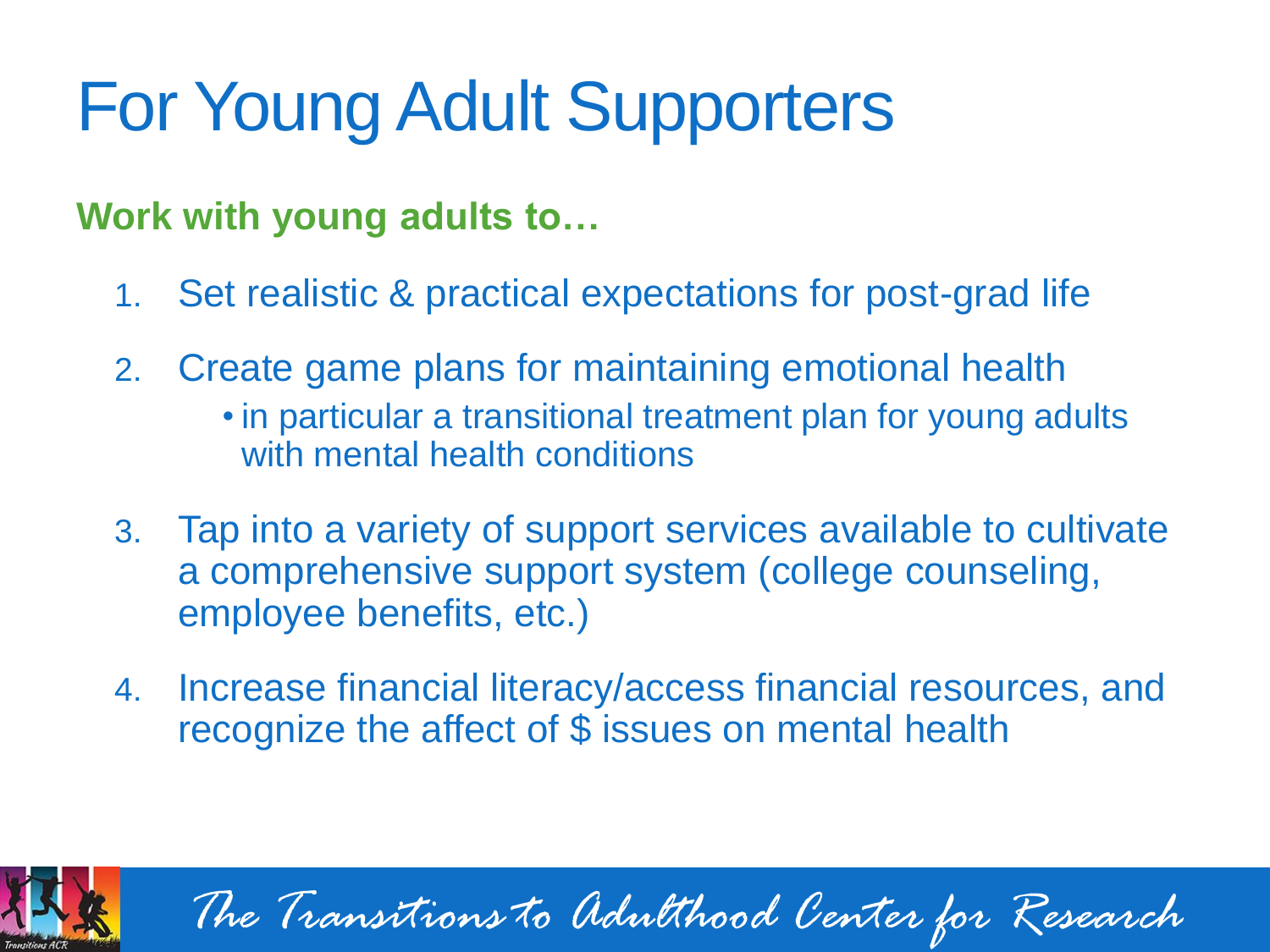### References

- 1. American Psychological Association. (2012). *Stress by generation*. Retrieved from <http://www.apa.org/news/press/releases/stress/2012/generations.aspx>.
- 2. Center for Disease Control, National Center for Injury Prevention and Control, Division of Violence Protection. (2015). *Suicide: Facts at a glance*. Retrieved from

[https://www.cdc.gov/violenceprevention/pdf/suicide-datasheet-a.pdf.](https://www.cdc.gov/violenceprevention/pdf/suicide-datasheet-a.pdf)

3. Mistler, B.J., Reetz, D.R., Krylowicz, B., & Barr, V. (2012). *The Association for University and College Counseling Center Directors annual survey*. The Association for University and College Counseling Center. Retrieved from <http://www.apa.org/monitor/2013/06/college-students.aspx>.